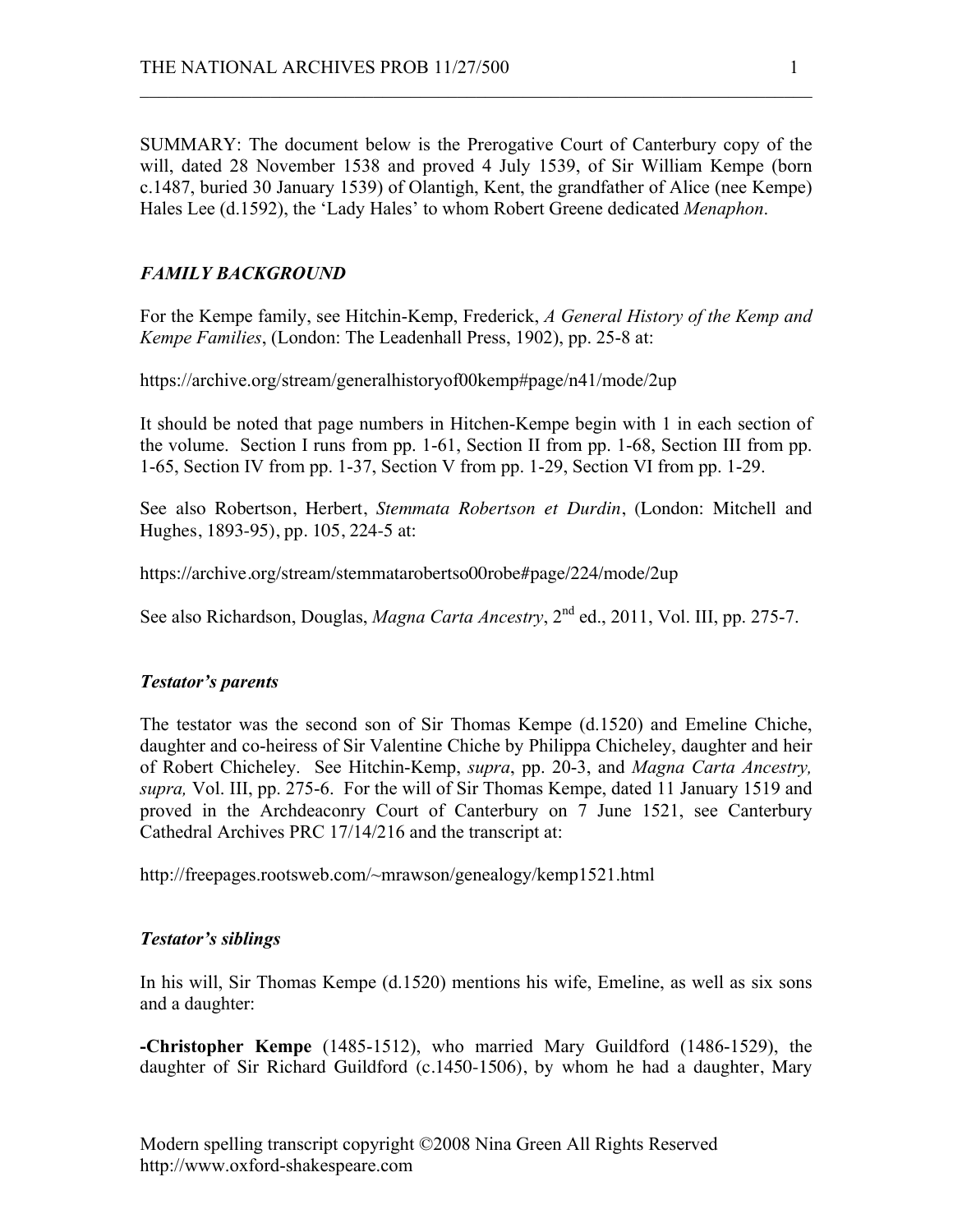Guildford (1508?-1557), who married Lawrence Finch of the Mote, brother of Sir Thomas Finch of Eastwell. See the entry for Mary Kempe at:

 $\mathcal{L}_\text{max}$  , and the contribution of the contribution of the contribution of the contribution of the contribution of the contribution of the contribution of the contribution of the contribution of the contribution of t

http://www.tudorwomen.com/?page\_id=691

See also the will of Sir Richard Guildford, TNA PROB 11/17/381, and the *ODNB* entry. See also Hitchin-Kempe, p. 22 at:

https://archive.org/stream/generalhistoryof00kemp#page/n35/mode/2up

Sir Richard Guildford's eldest son, Sir Edward Guildford (c.1479-1534), married Eleanor West, daughter of Thomas West (1472-1554),  $8<sup>th</sup>$  Baron West, by whom he was the father of Jane Guildford (d. 15 January 1555), whom he married to his ward, John Dudley (1504-1553), Duke of Northumberland, by whom she was the mother of Queen Elizabeth's favourite, Robert Dudley, Earl of Leicester.

See the *ODNB* entry for John Dudley:

*Jane Guildford reached her sixteenth birthday in 1525, and John his twenty-first, and they must have married before the end of the year. By 1528 they had at least two, and probably three children, although the exact dates of birth are not known. Their eight sons included John Dudley, earl of Warwick (1527?-1554), Ambrose Dudley, earl of Warwick (c. 1530-1590), Henry Dudley (1531?-1557), Robert Dudley, earl of Leicester (1532/3- 1588; their daughters were Mary Sidney (1530x35-1586) and Katherine Hastings, later countess of Huntingdon (c. 1538-1620).*

See the *ODNB* entries for Sir Edward Guildford and Thomas West, 8<sup>th</sup> Baron West; and the Guildford pedigree in Burke, John and Bernard Burke, *A Genealogical and Heraldic History of the Extinct and Dormant Baronetcies of England, Ireland and Scotland,*  $2^{nd}$  ed. (London: Scott, 1841), p. 231 at:

http://books.google.ca/books?id=DqkTAAAAYAAJ&pg=PA231

See also Robertson, Herbert, *Stemmata Robertson et Durdin*, (London: Mitchell and Hughes, 1893-95), pp. 224-5:

https://archive.org/stream/stemmatarobertso00robe#page/224/mode/2up

After Christopher Kempe's death, Mary Guildford married Sir William Haute, for whose will, dated 12 January 1539 and proved 16 June 1539, see TNA PROB 11/26/240.

**-Sir William Kempe** (1487 - 28 January 1539), the testator in the will below.

**-Richard Kempe**, third son, for whom see Hitchin-Kempe, *supra*, pp. 22-3.

**-John Kempe** (buried 1541?), fourth son, for whom see Hitchin-Kempe, *supra*, p. 23.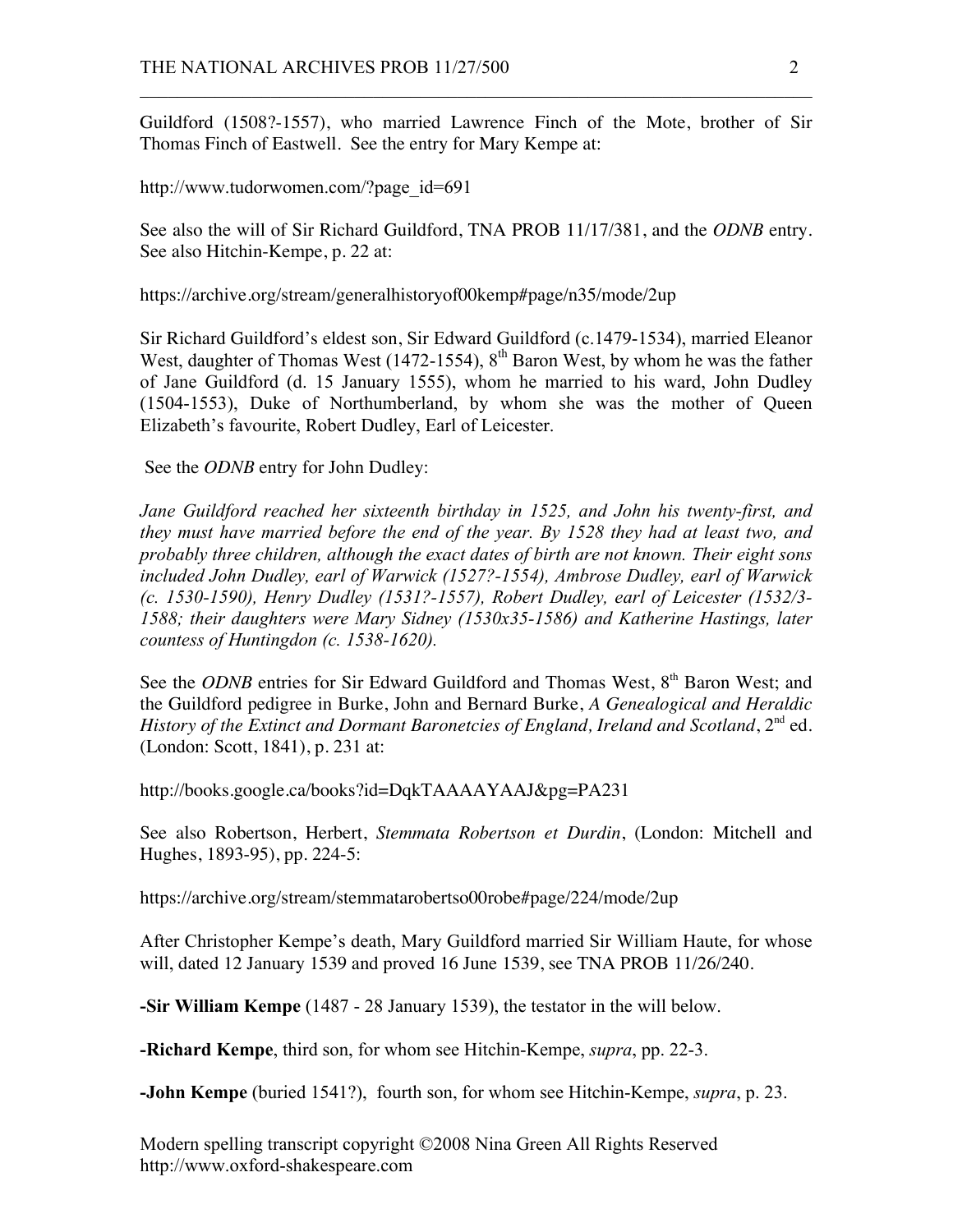**-Andrew Kempe** (buried 18 February 1558?) fifth son, for whom see Hitchin-Kempe, *supra*, p. 23. It appears he was the Andrew Kempe buried 18 Feruary 1558. See 'Wye, Kent Burials 1551-1600' at:

 $\mathcal{L}_\text{max}$  , and the contribution of the contribution of the contribution of the contribution of the contribution of the contribution of the contribution of the contribution of the contribution of the contribution of t

http://www.hastingleigh.com/OPR/Wye-Bur-1551-1600.html

**-Edward Kempe**, sixth son, for whom see Hitchin-Kempe, *supra*, p. 23.

**-George Kempe**, seventh son, for whom see Hitchin-Kempe, *supra*, p. 23.

**-Cecily Kempe** (d. 9 June 1559), who married John Toke (d. 7 November 1565), esquire, of Great Chart, son and heir of John Toke (d.1513), by whom she had seven sons and four daughters. See the Toke pedigre in Hovenden, Robert, ed., *The Visitation of Kent, Taken in the Years 1619-1621,* (London: Harleian Society, 1898), Vol. XLII, p. 154 at:

https://archive.org/stream/visitationofkent00camd#page/154/mode/2up

See also the Toke effigy at Great Chart in pdf file available online. See also p. 99 at:

https://www.kentarchaeology.org.uk/arch-cant/vol/26/notes-ancient-stained-glassmemorial-brasses-and-altar-slab-church-st-mary-great

# *MARRIAGE AND ISSUE*

The testator married Eleanor Browne, the daughter of Robert Browne (d.1509?), esquire, of Luddenham, Kent, a descendant of Robert de Vere, 3<sup>rd</sup> Earl of Oxford. See Richardson, Douglas, *Plantagenet Ancestry*, 2nd ed., 2011, Vol. II, p. 648, and Richardson, Douglas, *Magna Carta Ancestry*, 2nd ed., 2011, Vol. I, pp. 331, 340 at:

https://books.google.ca/books?id=8JcbV309c5UC&pg=PA331

See also Scott, James Renat, *Memorials of the Family of Scott of Scot's-Hall in the County of Kent*, (London: J.R. Scott, 1876), pp. lxiv-lxv at:

https://archive.org/stream/memorialsoffamil00scot#page/n347/mode/2up

Eleanor Browne was present at the baptism of Elizabeth I in 1533. See Hitchin-Kemp, Frederick, *A General History of the Kemp and Kempe Families*, (London: The Leadenhall Press, 1902), Section IV, Part II, Chapter I, 'Early and Slindon Kempes', p.  $21$  at:

https://archive.org/stream/generalhistoryof00kemp#page/n273/mode/2up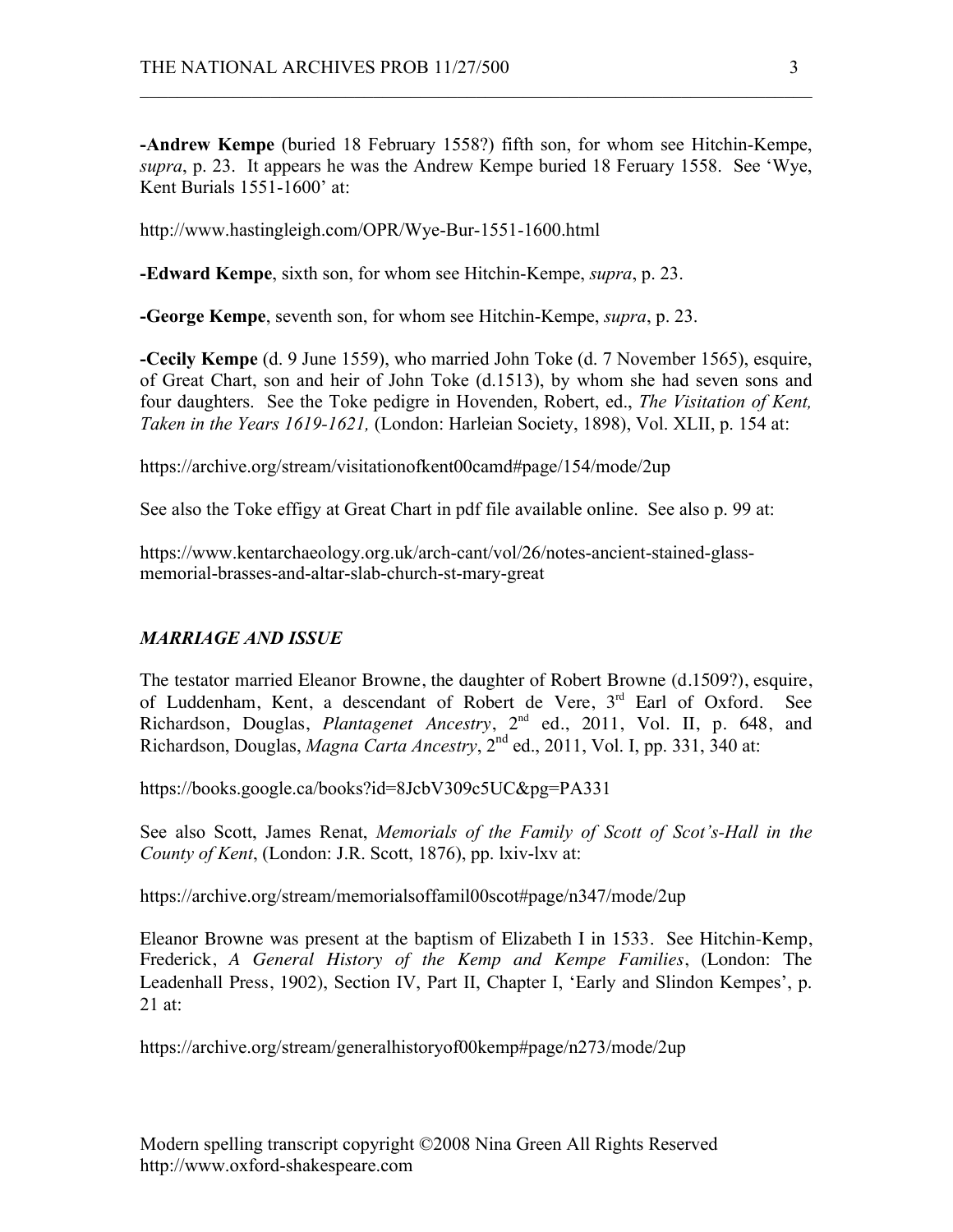She also served at court for a decade and a half in the households of Queen Katherine Parr and Queen Mary. See:

 $\mathcal{L}_\text{max}$  , and the contribution of the contribution of the contribution of the contribution of the contribution of the contribution of the contribution of the contribution of the contribution of the contribution of t

http://www.tudorwomen.com/?page\_id=646

*As Eleanor Kempe, Eleanor served in Katherine Parr's household from 1543-1547 and was one of the longest serving and most loyal of Mary Tudor's ladies. She was part of Mary's household by 1547 and was still there in 1558 when the queen died.*

For further particulars of her background and the Browne family's connections to the Blackfriars and Globe theatres, see her will, TNA PROB 11/43/638.

For the first marriage of the testator's wife, Eleanor Browne, to Thomas Fogge (d. 16 August 1512), esquire, Sergeant Porter of Calais, and her two daughters by that marriage, see her will and the will of Thomas Fogge, TNA PROB 11/17/267.

### *Testator's sons*

In the will below the testator mentions seven sons: his eldest son, Thomas, and 'my six younger sons'. Of the testator's seven sons, the names of six (Thomas, Anthony, Francis, Edward, John and George) are known from the will of the testator's wife, Eleanor:

**\* Sir Thomas Kempe** (1517 - 7 March 1591), eldest son and heir, who married firstly, before June 1543, Katherine Cheyney (living 1548), daughter of Sir Thomas Cheyney (c.1485-1558), Lord Warden of the Cinque Ports. For Sir Thomas Cheyney, see his will, TNA PROB 11/42B/105. For the record of his burial on 22 March 1591, see 'Wye, Kent Burials 1551-1600' at:

http://www.hastingleigh.com/OPR/Wye-Bur-1551-1600.html

According to the History of Parliament, Sir Thomas Kempe had five daughters by his first wife, Katherine Cheyney. See the History of Parliament entry at:

http://www.historyofparliamentonline.org/volume/1558-1603/member/kempe-sirthomas-1517-91

However only two daughters, Anne Kempe and Alice Kempe, are mentioned in the will, dated 6 December 1558, of Katherine Cheyney's father, Sir Thomas Cheyney, TNA PROB 11/42B/105:

*Also I give and bequeath to Anne Kempe and Alice Kempe, my daughter Dame Katherine Kempe's daughters, two hundred pound apiece to either of them, so that the same Anne and Alice and either of them be ordered for their marriages by their father, Sir Thomas Kempe, knight, or by mine executors or the survivors of them.*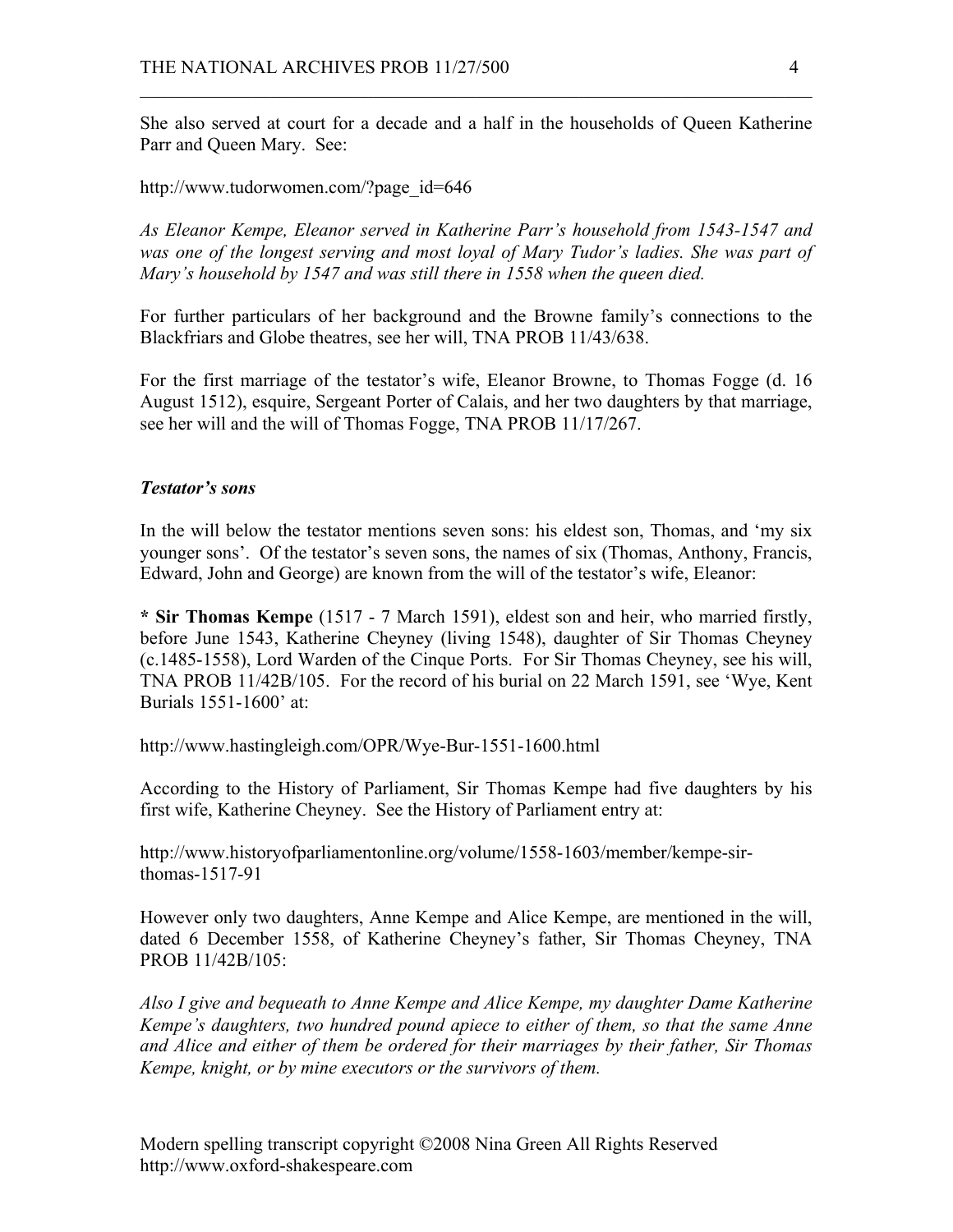According to Hitchin-Kempe, the five daughters of Sir Thomas Kempe by his first wife, Katherine Cheyney, were:

 $\mathcal{L}_\text{max}$  , and the contribution of the contribution of the contribution of the contribution of the contribution of the contribution of the contribution of the contribution of the contribution of the contribution of t

**(1) Anne Kempe** (c,1542-1623), who married Sir Thomas Shirley (c.1542-1612), by whom she was the mother of Sir Thomas Shirley (1564–1633/4), who married Frances Vavasour, the sister of Oxford's mistress, Anne Vavasour. For her will, see TNA PROB 11/141/330. For Sir Thomas Shirley (c.1542-1612), see the *ODNB* entry, and the History of Parliament entry at:

http://www.historyofparliamentonline.org/volume/1558-1603/member/shirley-thomas-i-1542-1612

In his will proved 5 February 1599, TNA PROB 11/94/3, Anne Kempe's uncle, Anthony Kempe, left his mansion in the Blackfriars to Anne and her husband, Sir Thomas Shirley (c.1542-1612) rent free for a year after his death:

*Item, my will is that my nephew, Sir Thomas Shirley, and my niece his wife, shall have and quietly enjoy my mansion house in the Blackfriars for one whole year after my*  decease, paying nothing for the same house for the said year, and after the end of the *said year, my will is that my executors shall not put them out, but use them with all kindness for the rent thereof.*

By Sir Thomas Shirley, Anne Kempe had three sons and six daughters. See *Stemmata Chicheleana*, (Oxford: The Clarendon Press, 1765), p. 6 at:

https://archive.org/details/stemmatachichele00buckuoft/page/6

**(2) Alice Kempe** (c.1550-1592), to whom Robert Greene dedicated *Menaphon*. She married firstly Sir James Hales (d.1589), grandson of Sir James Hales (d.1554) whose death by drowning is alluded to in the gravedigger's speech in Shakespeare's *Hamlet*. See the *ODNB* entry for Sir James Hales (d.1554), and the will of Sir James Hales  $(d.1589)$ , TNA PROB  $11/75/265$ . She married secondly Sir Richard Lee  $(d.1608)$ , illegitimate half-brother of Queen Elizabeth's champion, Sir Henry Lee (d.1611). Sir Henry Lee's mistress in his latter years was Oxford's former mistress, Anne Vavasour. See the *ODNB* entries for Anne Vavasour and Sir Henry Lee.

**(3) Margaret Kempe** (d. before 1 October 1561). According to the History of Parliament, Margaret Kempe was also the daughter of Sir Thomas Kempe by his first wife, Katherine Cheyney, and married, as his first wife, William Cromer (d. 12 May 1598), esquire, of Tunstall, Kent, by whom she had a daughter, Anne Cromer. Margaret Kempe had died by 1 October 1561, when William Cromer married Elizabeth Guildford, the daughter of Sir John Guildford (d. 5 July 1565) and Barbara West, the daughter of Thomas West (c.1457 – 11 October 1525), 8th Lord la Warr. See Richardson, *supra*, Vol. I, p. 327; Vol. II, p. 314, Vol. IV, pp. 320-2; the will of Sir John Guildford, TNA PROB 11/48/216; the Wikipedia entries for Sir John Guildford and Thomas West,  $8<sup>th</sup>$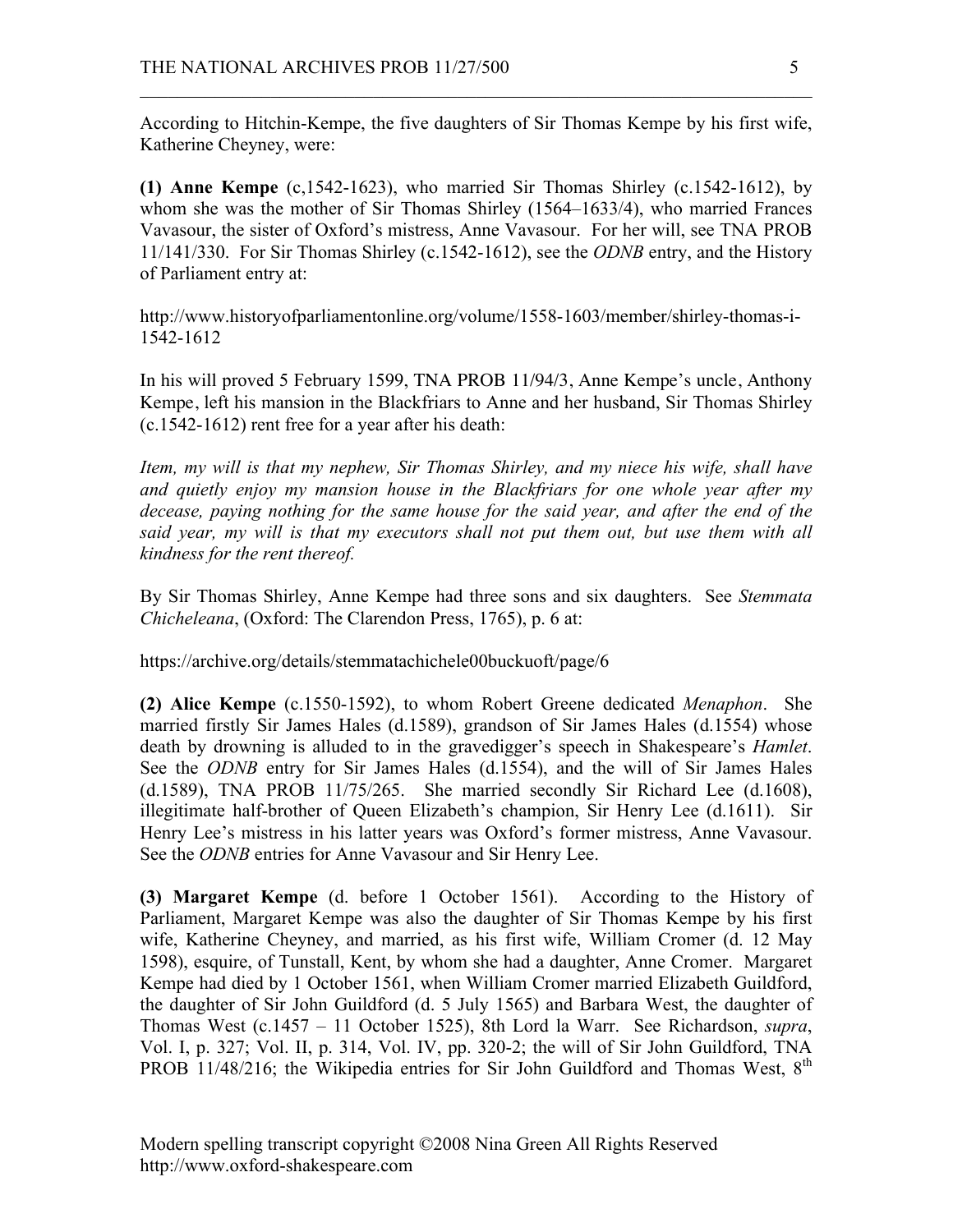Lord la Warr, edited by the author of this summary; and the History of Parliament entry for Sir John Guildford at:

 $\mathcal{L}_\text{max}$  , and the contribution of the contribution of the contribution of the contribution of the contribution of the contribution of the contribution of the contribution of the contribution of the contribution of t

http://www.historyofparliamentonline.org/volume/1509-1558/member/guildford-john-1508-65

See also the History of Parliament entry for William Cromer at:

http://www.historyofparliamentonline.org/volume/1558-1603/member/cromer-william-1531-98

It appears from the will of Sir Thomas Cheyney that a daughter of Sir Thomas Kempe (1517 - 7 March 1591) did marry William Cromer, and had a daughter by him:

*Item, I bequeath to William Cromer, esquire, son-in-law to Sir Thomas Kempe, knight, fifty pounds and a horse or a gelding upon condition that the daughter of the said William Cromer by the said Sir Thomas Kempe's daughter had do permit and suffer Richard Daper and his assigns to hold and enjoy her part of the said lands and tenements (blank) South Mimms unto the end of the years contained in the lease that I made, yielding the rent and performing the covenants as aforesaid.*

The wording used by Sir Thomas Cheyney to refer to William Cromer's wife ('the said Sir Thomas Kempe's daughter'), although ambiguous, leaves open the possibility that 'Sir Thomas Kempe's daughter', i.e. Margaret Kempe, who married William Cromer, was, in fact, Sir Thomas Cheyney's granddaughter, i.e. the daughter of Sir Thomas Kempe (1517 – 7 March 1591) by his first wife, Katherine Cheyney. If so, this clause in the will of Sir Thomas Cheyney indicates that Margaret Kempe had died before Sir Thomas Cheyney made his will on 6 December 1558.

According to the History of Parliament, Anne Cromer, William Cromer's daughter by Margaret Kempe, married, by 19 September 1577, Sir Thomas Bishopp (1553-1626) of Parham, Sussex, as his first wife, but died without issue. See:

http://www.historyofparliamentonline.org/volume/1604-1629/member/bishopp-sirthomas-1553-1626.

See also 'Bishopp of Parham' in *The English Baronetage*, Vol. I, (London: Thomas Wotton, 1741), pp. 416-17 at:

https://books.google.ca/books?id=ciwUAAAAQAAJ&pg=PA416

For Sir Thomas Cheyney, see also the History of Parliament entry at:

http://www.historyofparliamentonline.org/volume/1509-1558/member/cheyne-sirthomas-148287-1558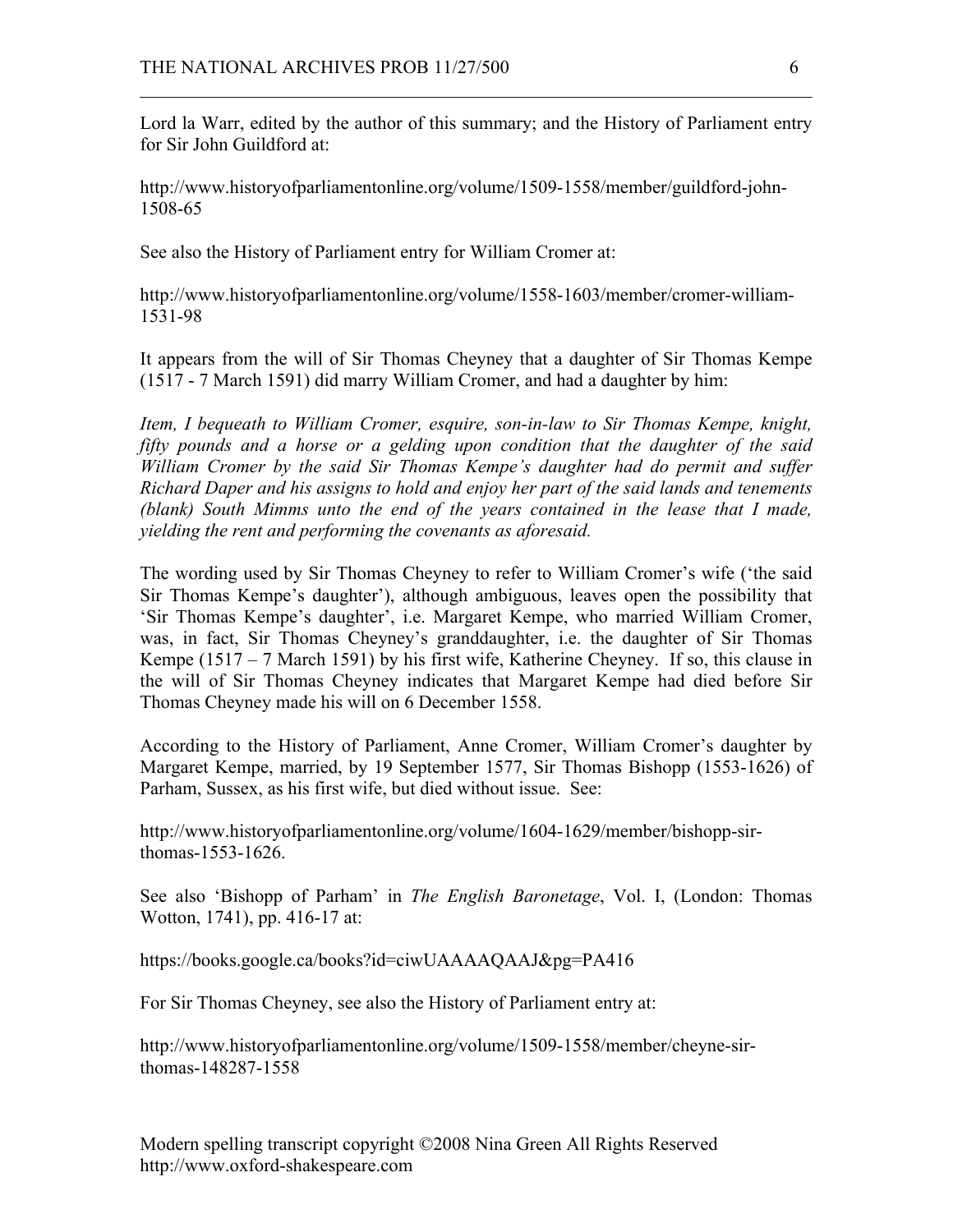**(4) Frideswide Kempe** (baptized 27 December 1544). For the record of her baptism (which does not give her father's name), see 'Wye, Kent Baptisms 1538-1550] at:

 $\mathcal{L}_\text{max}$  , and the contribution of the contribution of the contribution of the contribution of the contribution of the contribution of the contribution of the contribution of the contribution of the contribution of t

http://www.hastingleigh.com/OPR/Wye-Bapt-before-1550.html

It appears she predeceased her grandfather, Sir Thomas Cheyney, as she is not mentioned in his will. Sir Thomas Cheyney's first wife was Frideswide Frowyk (1499 – before April 1528), the daughter of Sir Thomas Frowyk (c.1460-1506), and it thus seems likely that Sir Thomas Kempe and his first wife, Katherine Cheyney, might have had a daughter named Frideswide.

**(5) Ellen Kempe** (d.1548), about whom nothing further is known.

The History of Parliament entry for Sir Thomas Kempe (1517-1591) erroneously states that by his first wife, Katherine Cheyney, he had a daughter, Dorothy Kempe, who married Thomas Chicheley. See:

http://www.historyofparliamentonline.org/volume/1558-1603/member/kempe-sirthomas-1517-91

*Four of his five daughters married Elizabethan Members—Thomas Chicheley, William Cromer, Richard Lee and Thomas Shirley I.7*

See also the History of Parliament entry for Sir Thomas Chicheley (c.1578-1603) at:

http://www.historyofparliamentonline.org/volume/1558-1603/member/chicheley-thomas-1578-1616

The History of Parliament entries are clearly an error. Thomas Chicheley married the *granddaughter* of Thomas Kempe (1517 - 7 March 1591), i.e. Dorothy Kempe, the daughter of Sir Thomas Kempe (baptized 7 November 1551, d.1607?) by his second wife, Dorothy Thompson. See Richardson, *supra*, p. 277 at:

https://books.google.ca/books?id=8JcbV309c5UC&pg=RA2-PA277

See also the will of Dorothy (nee Thompson) Kempe, dated 14 November 1626 and proved 15 May 1629, TNA PROB 11/155/578.

For the daughters of Sir Thomas Kempe (1517-1591), see also the pedigree in Hitchin-Kempe, *supra*, after p. 46 at:

https://archive.org/stream/generalhistoryof00kemp#page/n139/mode/2up

Sir Thomas Kempe married secondly Amy Moyle (buried 27 August 1558), daughter and co-heiress of Sir Thomas Moyle (d. 2 October 1550), Speaker of the House of Commons,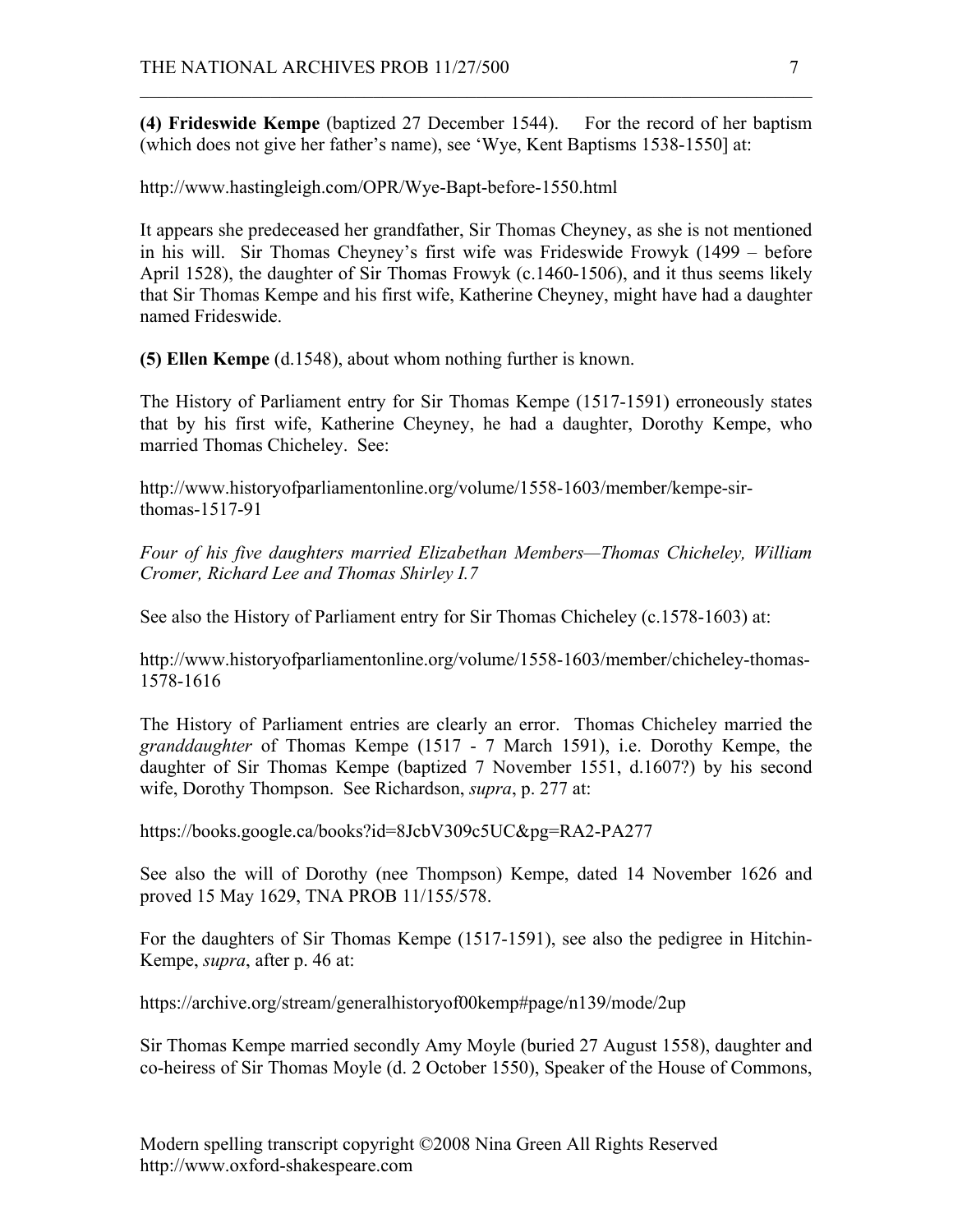a descendant of Robert de Vere,  $3<sup>rd</sup>$ , Earl of Oxford. For the record of her burial, see 'Wye, Kent Burials 1551-1600' at:

 $\mathcal{L}_\text{max}$  , and the contribution of the contribution of the contribution of the contribution of the contribution of the contribution of the contribution of the contribution of the contribution of the contribution of t

http://www.hastingleigh.com/OPR/Wye-Bur-1551-1600.html

According to the pedigree after p. 46 in Hitchin-Kempe, Sir Thomas Kempe is said to have had seven sons by Amy Moyle. In the will of her father, Sir Thomas Moyle, dated 30 March and 1 August 1560 and proved 14 November 1560, TNA PROB 1143/593, only four sons are mentioned (Sir Thomas Kempe, Reynold Kempe, Moyle Kempe and William Kempe). The children of Sir Thomas Kempe and Amy Moyle for whom baptismal records survive are:

**(1) Sir Thomas Kempe** (baptized 8 November 1551, buried 2 December 1607). For his baptismal record, see 'Wye, Kent Baptisms 1551-1600' at:

http://www.hastingleigh.com/OPR/Wye-Bapt-1551-1600.html

For the record of his burial, see 'Wye, Kent Burials 1601-1650' at:

http://www.hastingleigh.com/OPR/Wye-Bur-1601-1650.html

Sir Thomas Kempe married firstly, before 1 October 1586, a wife named Anne whose surname is unknown, by whom he had three children, including a son, Isaac Kempe, and secondly, before 19 June 1589, Dorothy Thompson, daughter of John Thompson, esquire, of London, Auditor of the Exchequer, by whom he had four daughters. See Richardson, Douglas, *Plantagenet Ancestry*, 2<sup>nd</sup> ed., 2011, Vol. II, pp. 649-50. He appears to have been the 'Thomas Kempe' who, together with Richard Hardres, Robert Honywood, John Hales and Charles Hales, esquires, Reynold Kempe, William Kempe and William Hales, gentlemen, brought suit in Chancery in 1594 against Sir Richard Lee (d.1608), second husband of his half sister, Alice Kempe (d.1592), widow of Sir James Hales. See TNA C 2/Eliz/H13/13. See also the will of his widow, Dorothy (nee Thompson) Kempe, proved 15 May 1629, TNA PROB 11/155/578.

**(2) Reynold Kempe** (baptized 18 May 1553 at Eastwell, Kent, buried 31 August 1612), gentleman, who married Mary Argall of East Sutton, daughter of Richard Argall, and sister of John Argall, by whom he had a son, Thomas Kempe, who died without male issue, and three daughters. See *Stemmata Chicheleana*, *supra*, p. 88 at:

https://archive.org/details/stemmatachichele00buckuoft/page/88

For the will of Reynold Kempe, dated 2 January 1610 and proved in the Archdeaconry Court of Canterbury on 12 September 1612, see PRC 17/56/88. For the record of his burial, see 'Wye, Kent Burials 1601-1650' at:

http://www.hastingleigh.com/OPR/Wye-Bur-1601-1650.html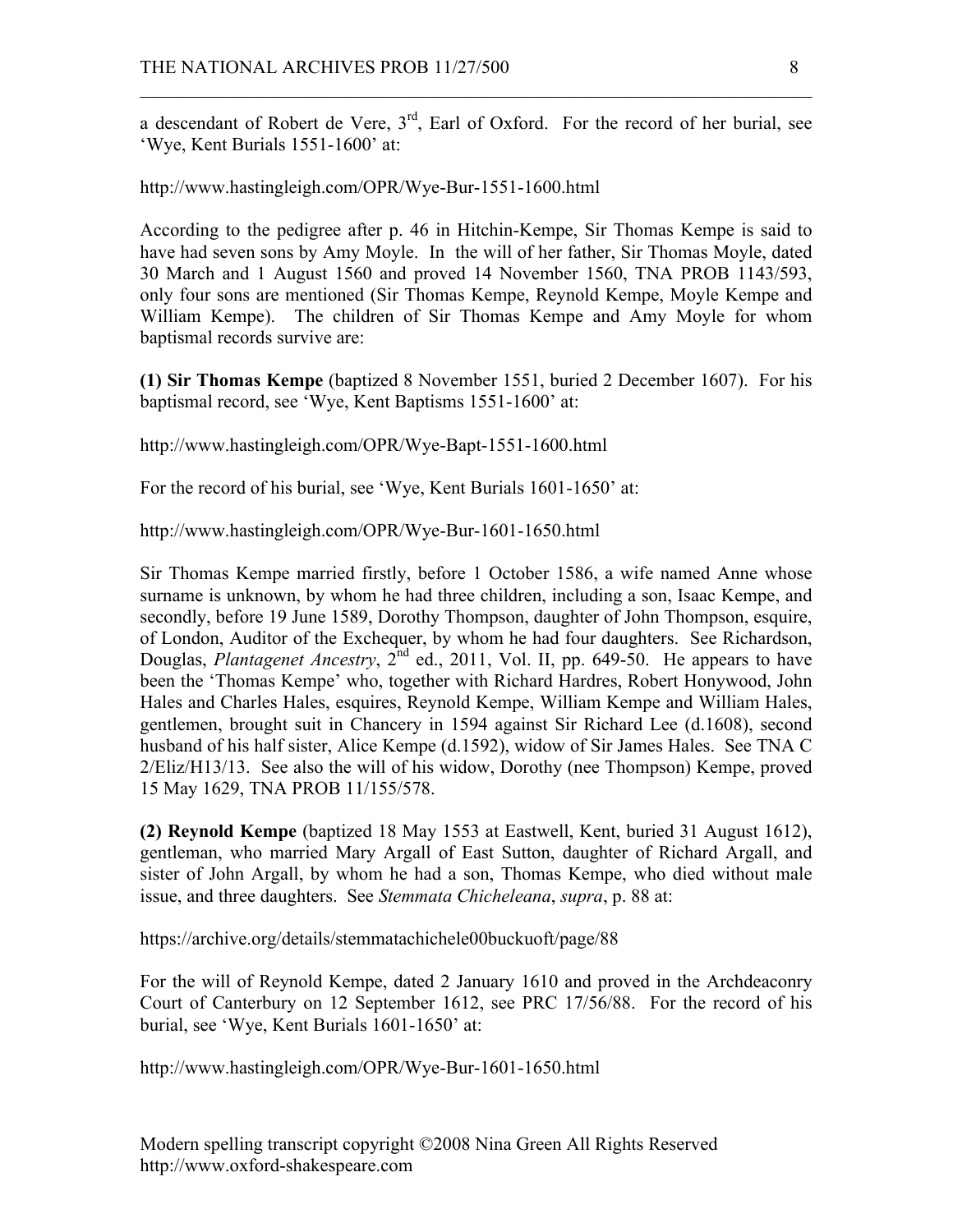He appears to have been the Reynold Kempe who was a complainant in the 1594 Chancery suit, *supra*.

 $\mathcal{L}_\text{max}$  , and the contribution of the contribution of the contribution of the contribution of the contribution of the contribution of the contribution of the contribution of the contribution of the contribution of t

**(3) Moyle Kempe** (baptized 20 August 1554, buried 10 December 1554). For the record of his baptism, see 'Wye, Kent Baptisms 1551-1600' at"

http://www.hastingleigh.com/OPR/Wye-Bapt-1551-1600.html

For the record of his burial, see 'Wye, Kent Burials 1551-1600' at:

http://www.hastingleigh.com/OPR/Wye-Bur-1551-1600.html

**(4) Moyle Kempe (**baptized 13 September 1555, living 1560, buried 17 May 1585?). For the record of his baptism, see 'Wye, Kent Baptisms 1551-1600' at:

http://www.hastingleigh.com/OPR/Wye-Bapt-1551-1600.html

He appears to be the Moyle Kempe, son of Sir Thomas Kempe, who was buried 17 May 1585. See 'Wye, Kent Burials 1551-1600' at:

http://www.hastingleigh.com/OPR/Wye-Bur-1551-1600.html

**(5) William Kempe** (baptized 17 February 1557, buried 20 March 1598). For the record of his baptism, see 'Wye, Kent Baptisms 1551-1600' at"

http://www.hastingleigh.com/OPR/Wye-Bapt-1551-1600.html

He appears to be the 'Mr William Kempe' who was buried 20 March 1598. See 'Wye, Kent Burials 1551-1600' at:

http://www.hastingleigh.com/OPR/Wye-Bur-1551-1600.html

He also appears to be the 'William Kempe, gentleman', whose brother, Reynold Kempe, rendered an account on 5 July 1599. See PRC2/11/83, Archdeaconry Court of Canterbury:

*William Kempe, gentleman, deceased, late of Wye. Account made 5 July 1599 by Reynold Kempe, brother of the deceased. Debts of £10 by bond outstanding to Thomas Ashlowe of Wye. Cost of burial 13s. 4d. Goods and chattels valued at £13. Legal fees for inventory and engrossing &c. 12s. Payments made: £18 2s. 9d. of which £5 2s. 9d. was overpaid.*

He may also have been the 'William Kempe' who was a complainant in the 1594 Chancery suit, *supra*.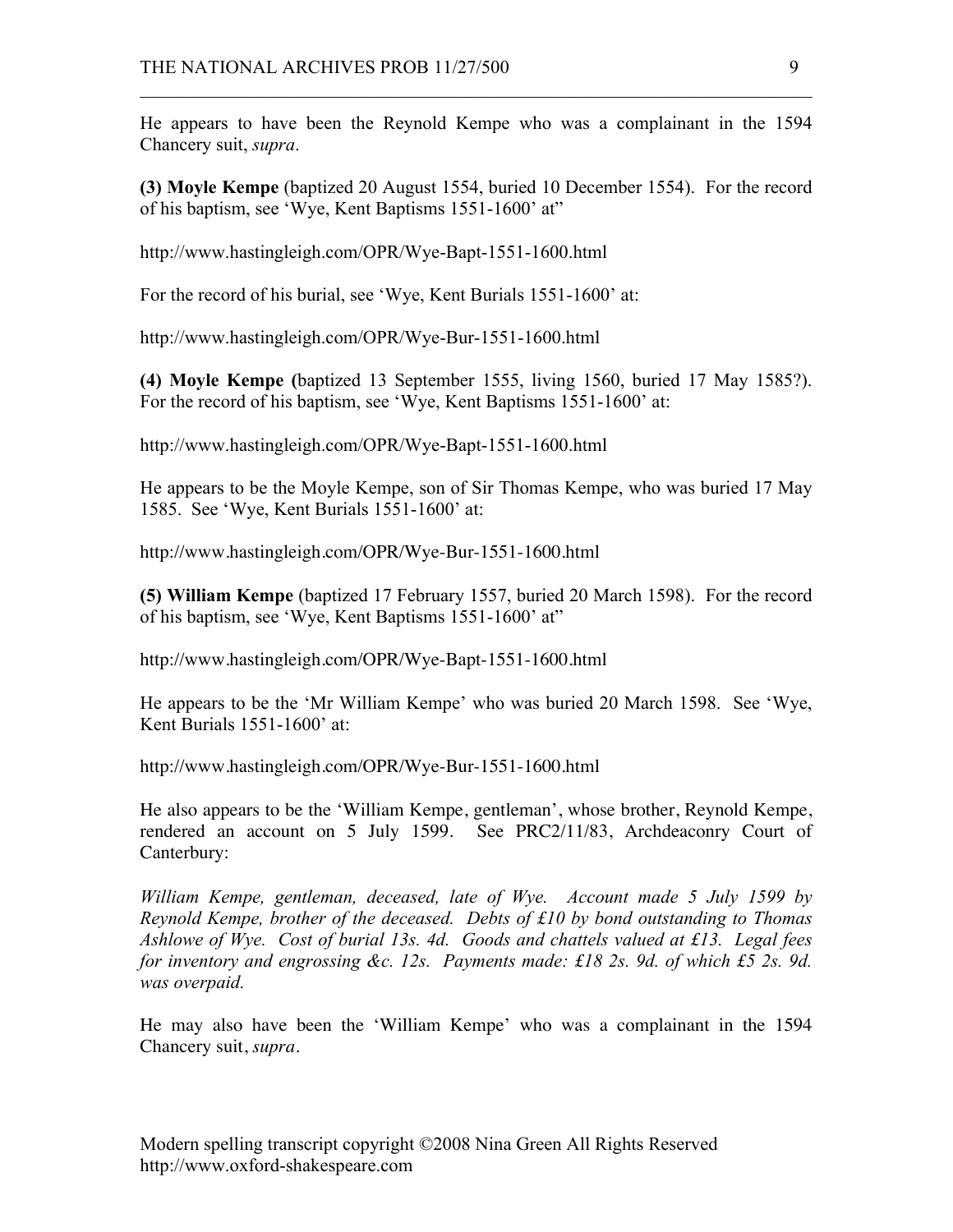**(6) George Kempe** (baptized 29 January 1558, buried 3 April 1558). For the record of his baptism, see 'Wye, Kent Baptisms 1551-1600' at"

 $\mathcal{L}_\text{max}$  , and the contribution of the contribution of the contribution of the contribution of the contribution of the contribution of the contribution of the contribution of the contribution of the contribution of t

http://www.hastingleigh.com/OPR/Wye-Bapt-1551-1600.html

For the record of his burial, see 'Wye, Kent Burials 1551-1600' at:

http://www.hastingleigh.com/OPR/Wye-Bur-1551-1600.html

See also Richardson, *supra*, Vol. III, pp. 216-18, and pp. 275-7.

Sir Thomas Kempe married thirdly, by settlement dated 20 December 1571, as her third husband, Joan Fermor, daughter of Sir Richard Fermor of Easton Neston, Northamptonshire, by Anne Browne, daughter of Sir William Browne.

Joan Fermor married firstly Robert Wilford (d.1545), and secondly Sir John Mordaunt  $(1508-1571)$ ,  $2<sup>nd</sup> Baron Mordaunt.$ 

For Robert Wilford, son of the London merchant and alderman, James Wilford, (d.1526), see the will of James Wilford, TNA PROB 11/22/6, and the History of Parliament entry for Robert Wilford's younger brother, Nicholas Wilford (c.1495-1551), at:

http://www.historyofparliamentonline.org/volume/1509-1558/member/wilford-nicholas-1495-1551

For John Mordaunt, 2<sup>nd</sup> Baron Mordaunt, see his will, dated 16 April 1571 and proved 19 October 1571, TNA PROB 11/53/462, and the History of Parliament entry at:

http://www.historyofparliamentonline.org/volume/1509-1558/member/mordaunt-sirjohn-1508-71

For Joan Fermor Wilford Mordaunt Kempe, see her will, dated 6 October 1591 and proved 5 April 1592, TNA PROB 11/79/239, and Emerson at:

http://www.tudorwomen.com/?page\_id=675

*Joan Fermor (1516 – April 1592) was the daughter of Sir Richard Fermor of Easton Neston, Northamptonshire (1482-November 17, 1551) and Anne Browne (d.1551+). At some point before 1536, she was a maid of honor to Princess Mary. In that year, she married Robert Wilford (d. September 1545), a merchant tailor and London alderman. They had at least one child, a daughter. On December 3, 1545, she married Sir John Mordaunt (1508-1571), son and heir of the 1st baron Mordaunt, as his second wife. At an unspecified date after that, Sir John's son and heir, Lewis Mordaunt, who was only around seven years old when his father remarried, compromised his stepsister, Joan's daughter. Joan insisted that they marry and her husband supported her in this, but Lord Mordaunt, the boy's grandfather, objected. He took Lewis in and disinherited his own*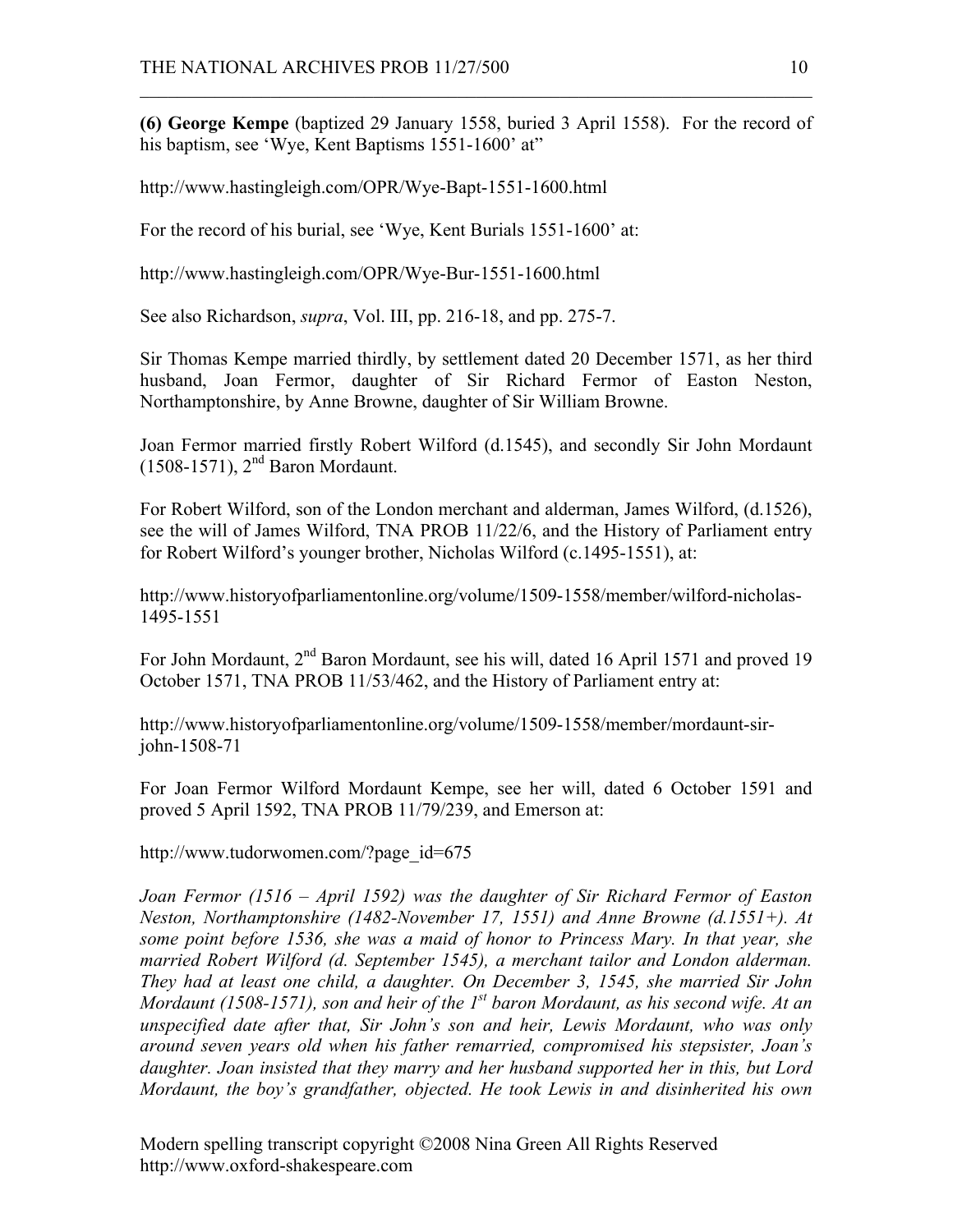*son when Sir John threatened to bar Lewis from succeeding to his mother's lands. They were apparently reconciled before Mordaunt died on August 18, 1562. Lewis married someone else the following year. Joan married Sir Thomas Kempe of Ollantigh, Wye, Kent (1517-March 7, 1591) by a settlement dated December 20, 1571, as his third wife. They had no children. They were recusants and in 1578 the couple was noted for not receiving communion. In 1583, he was charged with absenting himself from church. According to his entry in the History of Parliament, Lady Kempe was "a hindrance to true religion [who] refusethstubbornly to communicate." In her third widowhood, Joan lived with her stepson, Moyle Kempe, in Cornwall. She left a will proved April 5, 1592. Portrait: effigy on the Mordaunt tomb in All Saints Church, Turvey.*

 $\mathcal{L}_\text{max}$  , and the contribution of the contribution of the contribution of the contribution of the contribution of the contribution of the contribution of the contribution of the contribution of the contribution of t

For Sir Thomas Kempe, see also the History of Parliament entry at:

http://www.historyofparliamentonline.org/volume/1558-1603/member/kempe-sirthomas-1517-91

**\* Anthony Kempe** (c.1529-1597) of Slindon, Sussex, who married firstly Anne Conyers, daughter and coheir of John Conyers (d. June 1557), 3<sup>rd</sup> Lord Convers, and secondly Margaret Gage, daughter of Sir Edward Gage (d. December 1568) of Firle. Anthony Kempe is said to have been 'something of a court favourite', and present at 'most of the court ceremonies of his times; see Hitchin-Kemp, *supra,* pp. 20-1, and Questier, Michael C., *Catholicism and Community in Early Modern England*, (Cambridge University Press, 2006), pp. 112, 524. See also Cokayne, G.E., *The Complete Peerage*, (London: St Catharine Press, 1913), Vol. III, p. 405. See also the will of Anthony Kempe, dated 16 March 1598 and proved 5 February 1599, TNA PROB 11/94/3, and the History of Parliament entry at:

http://www.historyofparliamentonline.org/volume/1509-1558/member/kempe-anthony-1529-97

See also East Sussex Record Office SAS/G21/55A on the National Archives online website.

**\* Francis Kempe** (c.1534-c.1597), Clerk of the Hanaper and Attorney of the Court of Chancery, who married Eleanor Carew, daughter and coheir of Henry Carew, brother of Wymond Carew of Anthony in Cornwall, by whom he had two daughters, but left no male issue. See the History of Parliament entry for Francis Kempe at:

http://www.historyofparliamentonline.org/volume/1509-1558/member/kempe-francis-1534-97-or-later

**\* Edward Kempe** (d. 7 March 1606?), gentleman, of Gins in Beaulieu, Hampshire, who married, after 1558, Elizabeth Wilmot, the daughter of Edward Wilmot, esquire, of Witney, Oxfordshire, by Christian Bustard, the daughter of John Bustard, esquire, of Adderbury, Oxfordshire. For the will of Edward Wilmot, proved 10 December 1558, see TNA PROB 11/42A/87.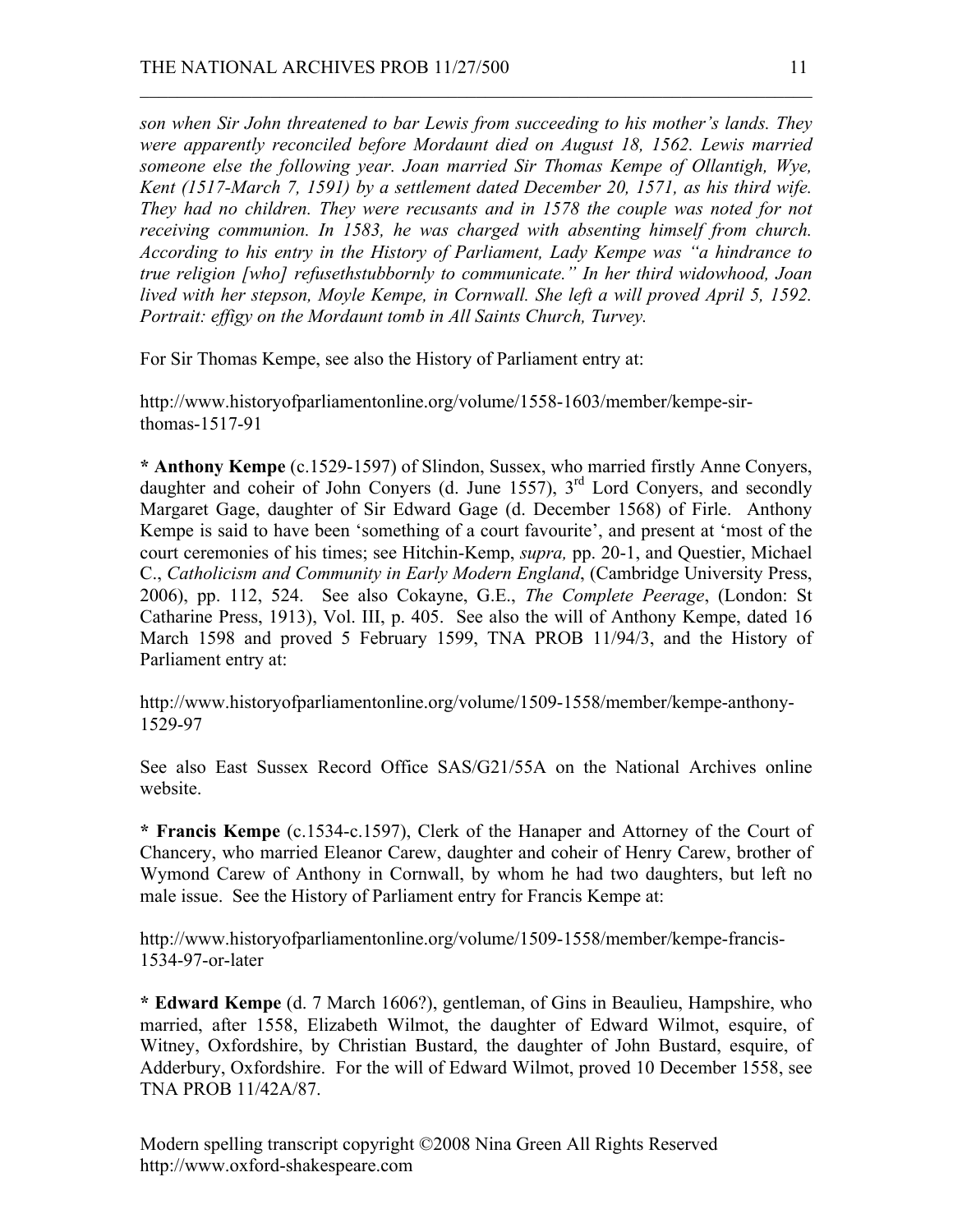See also Richardson, Douglas, *Magna Carta Ancestry*, 2<sup>nd</sup> ed., 2011, Vol. I. p. 331 at:

 $\mathcal{L}_\text{max}$  , and the contribution of the contribution of the contribution of the contribution of the contribution of the contribution of the contribution of the contribution of the contribution of the contribution of t

https://books.google.ca/books?id=8JcbV309c5UC&pg=PA331

See also *Stemmata Chicheleana*, (Oxford: The Clarendon Press, 1765), p. 10 at:

https://archive.org/details/stemmatachichele00buckuoft/page/10

See also Hitchin-Kemp, *supra*, pp. 27, 32 at:

https://archive.org/stream/generalhistoryof00kemp#page/32/mode/2up

**\* John Kempe** (buried 30 July 1598?) esquire, of Wye, who married a wife named Jane. See Hitchin-Kemp, *supra*, pp. 26-7. For his will, dated 27 November 1598 and proved 2 August 1599 in the Archdeaconry Court of Canterbury, see Canterbury Cathedral Archives, PRC 17/51/360, and the transcript at:

http://freepages.rootsweb.com/~mrawson/genealogy/kemp1599.html

In his will, John Kempe mentions his wife (deceased); two brothers (Sir Thomas Kempe, deceased, and Francis Kempe), and several nieces and nephews.

**\* George Kempe** (died c.1588), gentleman, of London, for whose will, dated 28 February 1568 and proved 30 May 1588, in which he mentions his brothers, Edward, Anthony and Francis, see TNA PROB 11/72/479.

### *Testator's daughters*

By Eleanor Browne the testator had five daughters, four of whom were unmarried at the time he made his will, and one of whom, Margaret, was then a nun:

**\* Emmeline Kempe** (d. before 1542), who married, before 1537, as his first wife, Sir Reynold Scott (c.1511 - 16 December 1554) of Scott's Hall in Smeeth, Kent. See the will of Sir Reynold Scott, TNA PROB 11/37/539, and *Memorials of the Family of Scott, supra*, pp. 179-84 at:

https://archive.org/stream/memorialsoffamil00scot#page/184/mode/2up

By Reynold Scott, Emmeline Kempe was the mother of Sir Thomas Scott (c.1537 – 30 December 1594), who married Elizabeth Baker, daughter of Sir John Baker (c.1489– 1558), Speaker of the House of Commons, and two daughters, Katherine Scott, who married John Baker (c.1531-c.1604), son of Sir John Baker (c.1489–1558), Speaker of the House of Commons, by whom she was the mother of the chronicler, Sir Richard Baker (c.1568–1645), and Anne Scott, who married Walter Mayney (d.1577) of Spilsill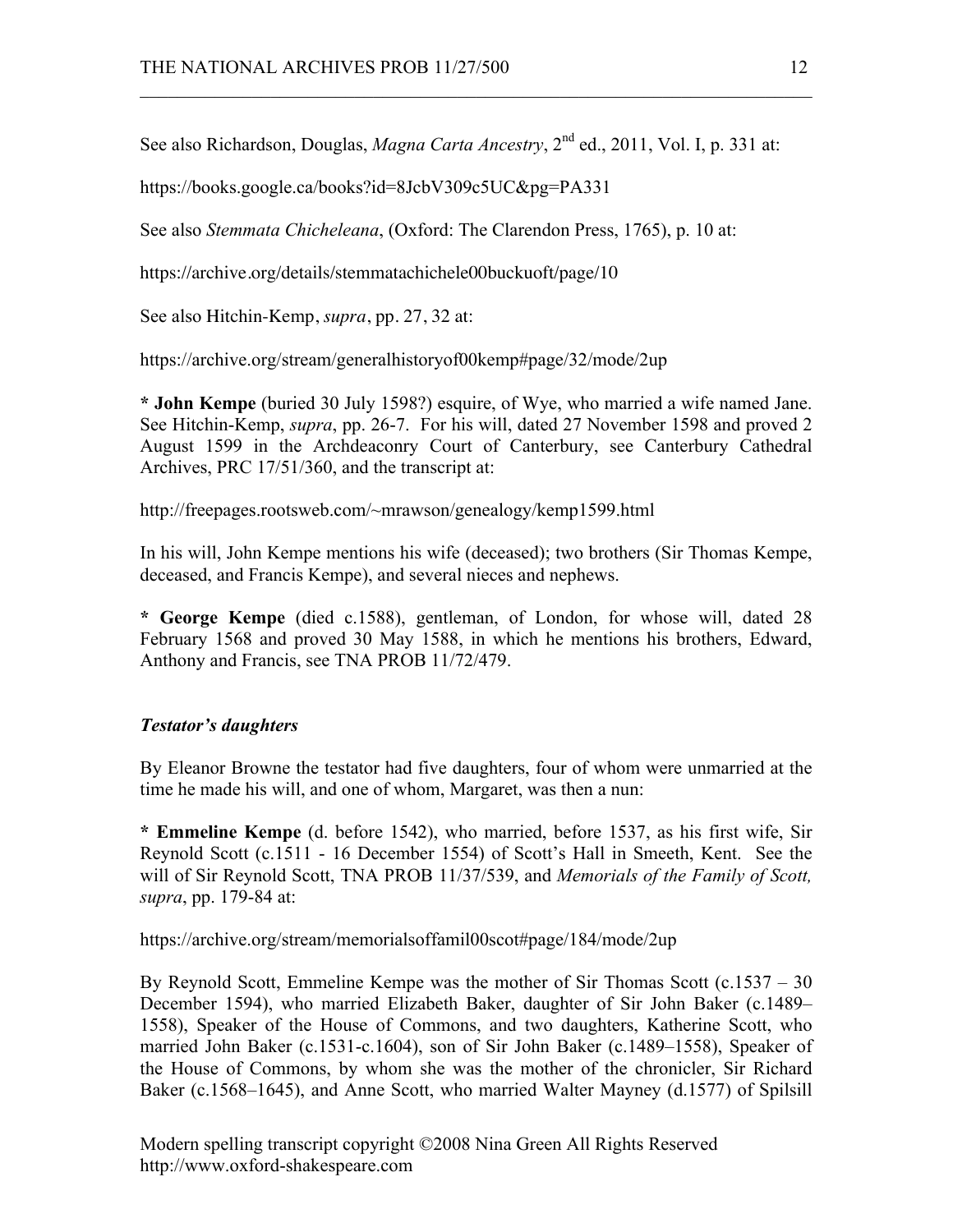manor, Staplehurst, Kent. Emmeline Kempe died before 1542, at which date Sir Reynold Scott married secondly, Mary Tuke, the daughter of Sir Brian Tuke (d.1545) of Layer Marney, Essex, by Grissel Boughton (d.1538), daughter of Nicholas Boughton of Woolwich. See *Magna Carta Ancestry*, *supra*, Vol. IV, pp. 1-3; the *ODNB* entries for Sir John Baker (c.1489-1558), Sir Richard Baker (c.1568-1645), and Sir Brian Tuke; and the History of Parliament entry for John Baker (c.1531-c.1604) at:

 $\mathcal{L}_\text{max}$  , and the contribution of the contribution of the contribution of the contribution of the contribution of the contribution of the contribution of the contribution of the contribution of the contribution of t

http://www.historyofparliamentonline.org/volume/1509-1558/member/baker-john-ii-1531-16046

For Walter Mayney, see also:

http://www.geograph.org.uk/photo/928022

**\* Cecily Kempe**, who married firstly, before 1558, William Latham, and secondly William Strangman (d. 17 December 1573) of Hadleigh Castle, Essex, for whom see his will, TNA PROB 11/56/319; and King, H.W., 'James Strangman, Esq., of Hadleigh, an Eminent Essex Antiquary of the time of Queen Elizabeth and James I', *Transactions of the Essex Archaeological Society*, (Cochester, 1863), Vol. II, pp. 139-46 at p. 143:

https://books.google.ca/books?id=\_hY5AQAAMAAJ&pg=PA143

For William Strangman, see also Metcalfe, Walter C., ed., *The Visitations of Essex*, (London: Harleian Society, 1878), Vol. XIII, pp. 52, 104, 292 at:

https://archive.org/stream/visitationsofess13metc#page/292/mode/2up

**\* Faith Kempe**, who married Francis Neale (or Nayler) of Lancashire.

**\* Mary Kempe** (living 1559), who married Nicholas Boughton (d.1560?), esquire, son of Sir Edward Boughton (d.1550) of Plumstead, Kent, and Anne Scott, the daughter of Sir William Scott (d. 24 August 1524). See the will of Sir William Scott, TNA PROB 11/21/272, the will of Sir Edward Boughton, TNA PROB/11/94/104, and the will of Nicholas Boughton, TNA PROB 11/43/127.

**\* Margaret Kempe,** a nun at the time the testator the will below. She later married, as his first wife, George Fogge (died c.1592) of Braborne and Repton. See the will of Sir John Fogge (d.1564), TNA PROB 11/47/303, and T.G.F., 'Family Chronicle of Richard Fogge of Danes Court in Tilmanstone', *Archaeologia Cantiana,* (Kent Archaeological Society, 1863), Vol. V, pp. 116, 125 at:

http://archive.org/stream/archaeologiacant05kent#page/n189/mode/1up

By George Fogge, Margaret Kempe had two sons and two daughters, including: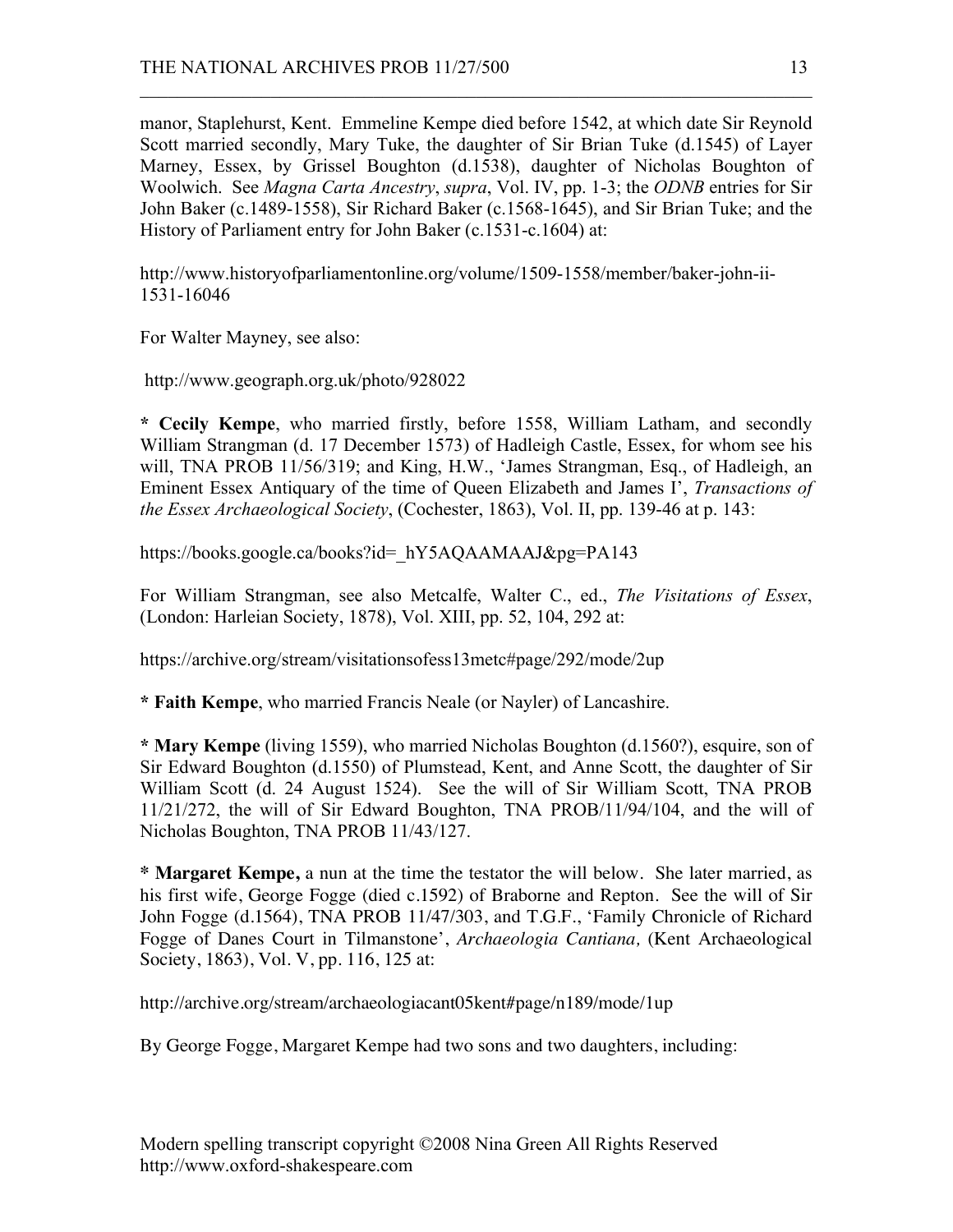**-Richard Fogge** (d.1598), who married Anne Sackville (born 1555), the daughter of Sir Christopher Sackville and Constance Culpeper, the daughter of Thomas Culpeper of Bedgebury, Kent. See T.G.F., 'Family Chronicle of Richard Fogge of Danes Court in Tilmanstone', *Archaeologia Cantiana,* (Kent Archaeological Society, 1863), Vol. V, pp. 114, 125 at:

 $\mathcal{L}_\text{max}$  , and the contribution of the contribution of the contribution of the contribution of the contribution of the contribution of the contribution of the contribution of the contribution of the contribution of t

http://archive.org/stream/archaeologiacant05kent#page/n189/mode/1up

See also Robertson, Herbert, *Stemmata Robertson et Durdin*, (London: Mitchell and Hughes, 1893-95), p. 209 at:

https://archive.org/stream/stemmatarobertso00robe#page/208/mode/2up

**-Ezekias Fogge**, gentleman, vicar of Chilham (d. 22 September 1624), who married Margaret Courthop (d. 13 May 1619), the daughter of Thomas Courthop. See 'Family Chronicle', *supra*, pp. 114, 125.

After the death of Margaret Kempe, George Fogge married secondly Honor Palmer, the daughter of Sir Thomas Palmer, by whom he had a son, Thomas Fogge, who married Sybil Bridges, the daughter of Lord Chandos. See the Fogge pedigree, in 'Family Chronicle', *supra*, p. 125 at:

http://archive.org/stream/archaeologiacant05kent#page/n189/mode/1up

See also *Memorials, supra*, p. 184 at:

https://archive.org/stream/memorialsoffamil00scot#page/184/mode/2up

See also *Stemmata Chicheleana,* (Oxford: The Clarendon Press, 1765), p. 11 at:

https://archive.org/details/stemmatachichele00buckuoft/page/10

See *Magna Carta Ancestry*, *supra*, Vol. III, pp. 275-6; Hitchin-Kemp, *supra*, pp. 25-8; and Robertson, Herbert, *Stemmata Robertson et Durdin*, (London: Mitchell and Hughes, 1893-95), p. 225 at:

https://archive.org/stream/stemmatarobertso00robe#page/224/mode/2up

# *OTHER PERSONS MENTIONED IN THE WILL*

The Reynold Scott who witnessed the testator's will was his son-in-law, Sir Reynold Scott (c.1511 - 16 December 1554) of Scott's Hall in Smeeth, Kent (see above). It further appears from the will that it was through him that the testator acquired a 20-year lease of the manor of Olantigh near Wye in Kent. Both Sir Reynold Scott and Oxford were descended from the daughters of Sir Richard Sergeaux, Sir Reynold Scott through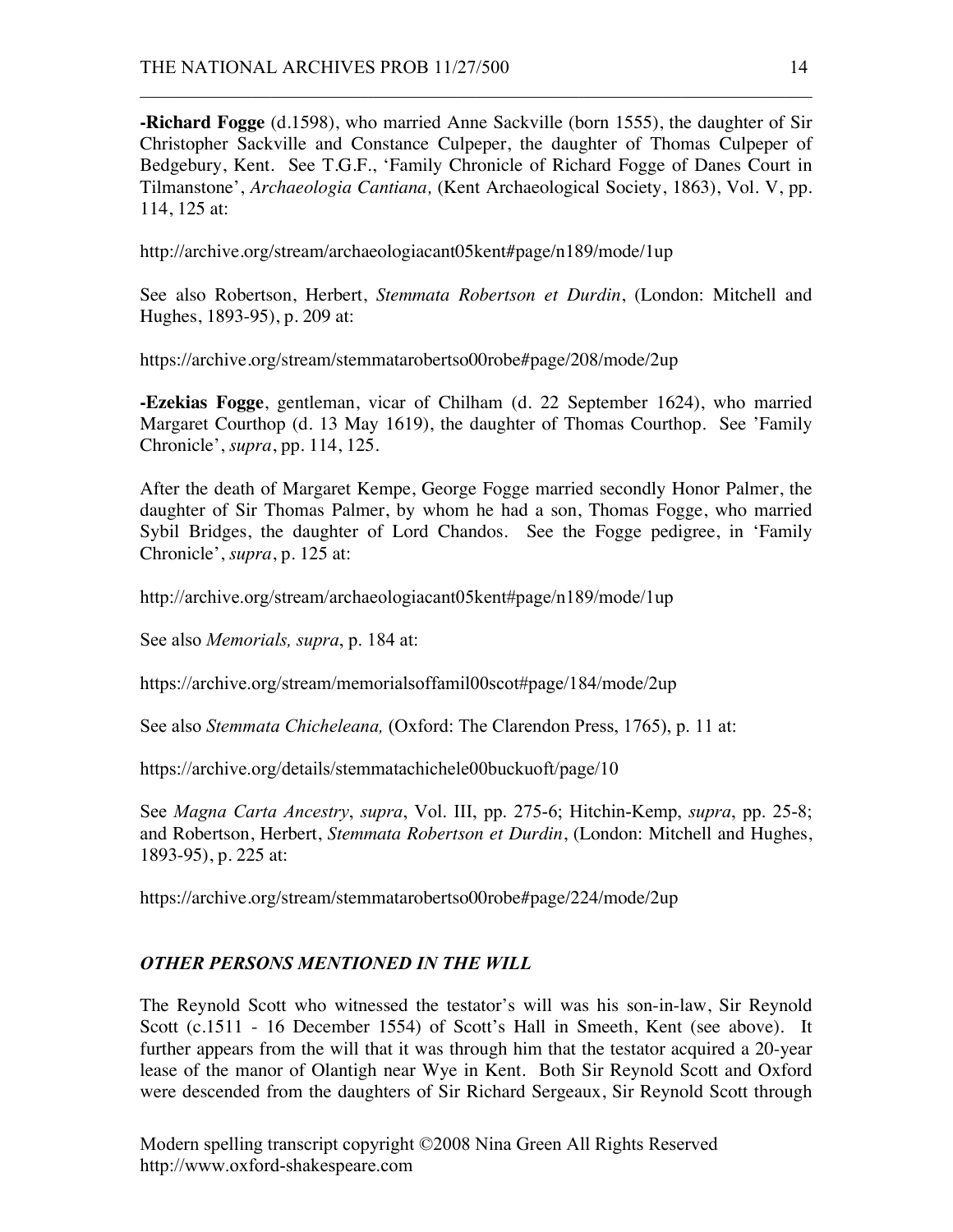Philippa Sergeaux, and Oxford through Alice Sergeaux (d.1452). See Richardson, Douglas, *Plantagenet Ancestry*, 2<sup>nd</sup> ed., 2011, Vol. III, pp. 181-4, 194. See also the Sergeaux pedigree after p. 32, the Pashley pedigree after p. 12, and the Scott pedigree after p. 40 in MacMichael, N.H., 'The Descent of the Manor of Evegate in Smeeth with Some Account of its Lords', *Archaeologia Cantiana*, Vol. 74, 1960, pp. 1-47:

 $\mathcal{L}_\text{max}$  , and the contribution of the contribution of the contribution of the contribution of the contribution of the contribution of the contribution of the contribution of the contribution of the contribution of t

https://www.kentarchaeology.org.uk/index.php/arch-cant/vol/74/descent-manor-evegatesmeeth-some-account-its-lords

For the will of Reynold Scott, dated 4 September 1554 and proved 13 February 1556, see TNA PROB 11/37/539.

Sir Thomas Scott (c.1537 – 30 December 1594), the son of Sir Reynold Scott and the testator's daughter, Emmeline Kempe, was a first cousin and a financial supporter of Reginald Scott, whose *The Discoverie of Witchcraft* (1584) is said to have influenced Shakespeare. From the *ODNB*:

*Scott, Sir Thomas (1534x6–1594), landowner, was the eldest son of Sir Reginald Scott (d. 1555) of Scot's Hall, Smeeth, Kent, and his wife, Emmeline, daughter of Sir William Kempe of Olantigh by Wye, Kent, and his wife, Eleanor, daughter and coheir of Sir Robert Brown of Betchworth, Surrey. He was the grandson of Sir John Scott (b. in or before 1484, d. 1533), while Reginald Scott (Scot), the writer on witchcraft, was a cousin.*

*Scott [Scot], Reginald (d. 1599), writer on witchcraft, was the first son of Richard Scott (d. before 1544), landowner, of Scott's Hall, Kent, and his wife, Mary (d. 1582), daughter of George Whetenall of Hextall's Place, Kent. . . . He had close connections with his cousin Sir Thomas Scott (1534x6–1594) of Scott's Hall, and tells us that he was financially dependent upon him.*

The Peter Lyly named in the probatum clause as proctor for Sir William Kempe's widow, Eleanor, would appear to be Peter Lyly (d.1569), the father of Oxford's servant, the writer and dramatist, John Lyly (1554-1606).

# *TESTATOR'S RELATIONSHIP TO THE COMEDIAN, WILL KEMPE*

Although no direct link has been discovered, there is considerable evidence which suggests that the comedian Will Kempe was closely connected to the testator's family. From the *ODNB*:

*Kemp's parentage is unknown, though it has been conjectured that, despite his plebeian performance persona, he was linked in some way to the Kempes of Ollantighe, near Ashford in Kent, who were a wealthy Catholic dynasty. Sir Thomas Kempe (1517–1591) did indeed have a son named William; however, the claim that this William Kempe was the actor cannot be correct, since he was buried at Wye church on 27 March 1597 (Honneyman, 125–9; Bannerman, 3; private information, A. Findlay). Nonetheless, this*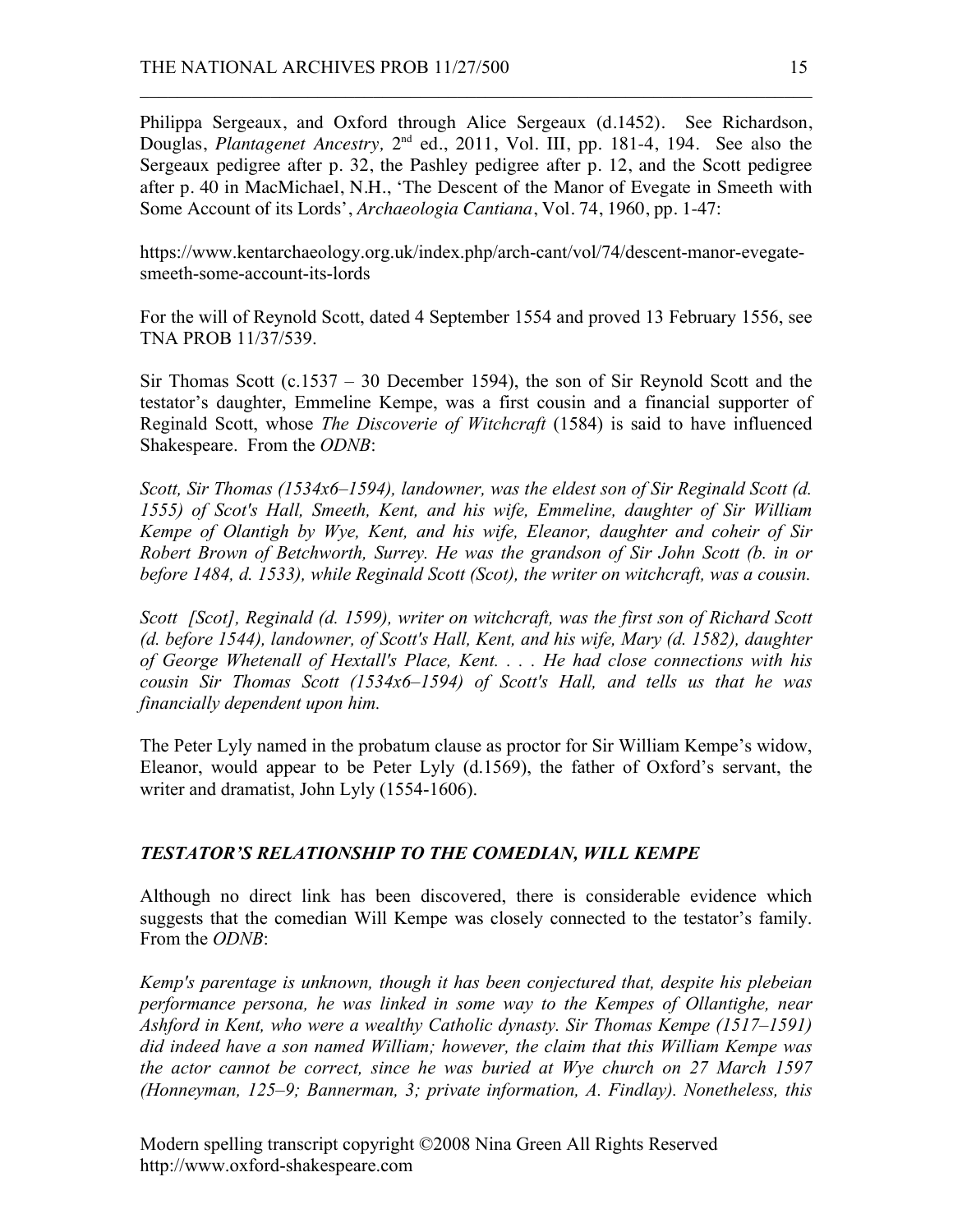*putative connection might help explain the otherwise surprising story—dramatized in the play The Travailes of the Three English Brothers (1607) by Day, Rowley, and Wilkins that when William Kemp the actor was in Italy in 1601 he had an encounter with the celebrated traveller Sir Anthony Shirley: for Sir Anthony and his two equally famous brothers were related to the Ollantighe Kempes through their mother, who was Sir Thomas Kempe's daughter. Possibly, then, the actor had some tie of kinship to Ollantighe, at an outlying point on the family tree; or perhaps in recommending himself to Shirley he was just opportunistically taking advantage of the name he shared with Shirley's mother.*

 $\mathcal{L}_\text{max}$  , and the contribution of the contribution of the contribution of the contribution of the contribution of the contribution of the contribution of the contribution of the contribution of the contribution of t

*Kemp's earliest notices link him to the Earl of Leicester's Players in the 1580s. He was not, as sometimes stated, the 'Mr Kempe' to whom the corporation of Ipswich sent a letter in 1580 at about the date that Leicester's Men were performing there (Eccles, 293). He did, though, perform with the earl's company at Leicester House in London in May 1585, and was one of fifteen players who travelled to the Netherlands in November, when Leicester took up his post as general of English forces in the Netherlands. Kemp seems to have contributed to the general air of ostentation that marked Leicester's disconcertingly regal entourage. He would have performed in shows such as 'The Forces [=Labours?] of Hercules' at Utrecht in April 1586, but he also provided special feats of impromptu clowning and athleticism. One record has him leaping into a ditch while the earl was out walking with Prince Maurice: presumably this was some kind of tumbling trick. Leicester had already singled Kemp out for an individual reward of 10s. in May 1585, and he received further special payments in the Netherlands. The earl's nephew Sir Philip Sidney called him 'William, my Lord of Leicester['s] jesting player', and used him in January 1586 to carry correspondence home to Lady Sidney (The Complete Works of Sir Philip Sidney, ed. A. Feuillerat, 4 vols., 1912–26, 3.167). Unfortunately Kemp embarrassed Sidney by delivering his letters to Lady Leicester, who was the subject in them of some undiplomatic remarks.*

The *ODNB* entry omits several facts which suggest that there was a direct relationship between Will Kempe and the testator's family.

Firstly, the testator's eldest son, Sir Thomas Kempe  $(1517 - 7)$  March 1591), had a son, William Kempe, who was baptized on 17 February 1557. He was buried at Wye on 20 March 1598 (not 27 March 1597 as stated in the *ODNB* entry). He did not leave a will, and it appears his brother, Reynold Kempe, administered his estate (see above).

However there were two, or perhaps three, other William Kempes living in Wye contemporaneously with him:

(1) A William Kempe acted as godfather at baptisms on 24 June 1556, 7 September 1556 and 12 January 1559. This appears to have been the William Kempe who had three daughters: Mary Kempe, baptized 28 January 1556, Jane Kempe, baptized 15 October 1558, and Joan Kempe, baptized 11 January 1560. This William Kempe was buried 19 May 1561, and left a will, PRC 17/35/175c, in which he mentions his wife, Thomasine, and his younger daughters, Jane and Joan.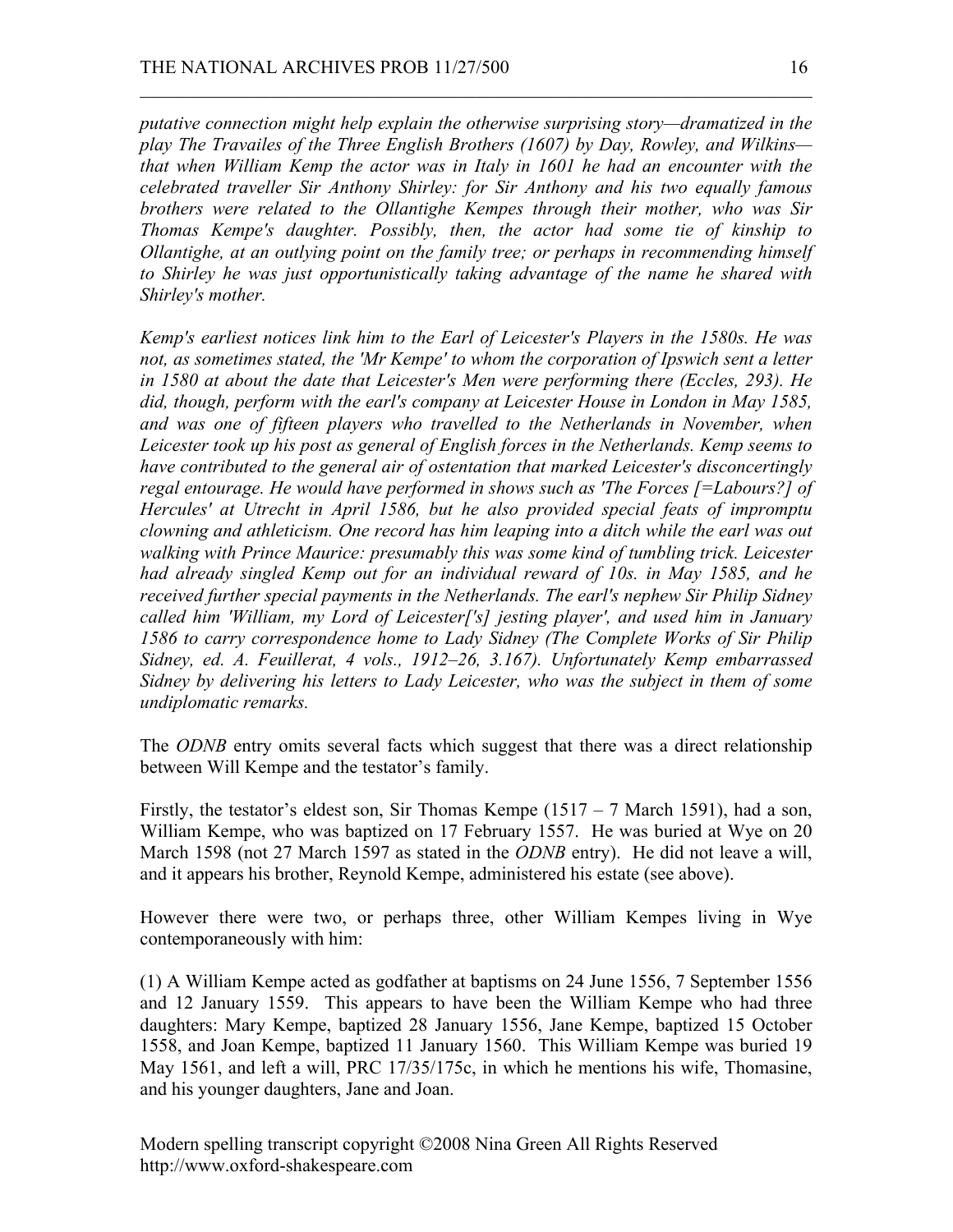(2) A different William Kempe acted as godfather at baptisms on 30 November 1564 and 2(?) October 1567. This William Kempe cannot have been the son of Sir Thomas Kempe baptized on 17 February 1557, and is therefore a hitherto-unnoticed adult William Kempe living in Wye during the years 1564-1567.

 $\mathcal{L}_\text{max}$  , and the contribution of the contribution of the contribution of the contribution of the contribution of the contribution of the contribution of the contribution of the contribution of the contribution of t

(3) Twelve years later, a William Kempe acted as godfather at a baptism on 24 February 1579. He may have been the William Kempe mentioned in (2) above, he may have been the William Kempe, son of Sir Thomas Kempe, who was baptized 17 February 1557 (who in 1579 would have been 22 years of age), or he may have been a different William Kempe from either of these. In any event, after 1579 William Kempe disappears from Wye baptismal records, at about the same time the comedian Will Kempe entered Leicester's service. See 'Wye, Kent Baptisms 1551-1600' at:

http://www.hastingleigh.com/OPR/Wye-Bapt-1551-1600.html

See also 'Wye, Kent Burials 1551-1600' at:

http://www.hastingleigh.com/OPR/Wye-Bur-1551-1600.html

Secondly, the *ODNB* fails to notice the significant fact that in TNA KB 27/1454/1, rot. 692, the comedian is described as a gentleman ('William Kempe, late of London, gentleman, deceased'), which suggests a relationship to a gentry family such as the Kempes of Olantigh.

Thirdly, although the *ODNB* entry notes that Will Kempe was in Leicester's service, it does not mention that this employment likely resulted from the fact that Leicester was related to the Kempes of Olantigh. As noted above, his mother, Jane Guildford, was the niece of the testator's brother, Christopher Kempe (1485-1512).

For payments by Leicester to 'William Kempe the player' in the mid 1580s, see Adams, Simon, *Household Accounts and Disbursement Books of Robert Dudley, Earl of Leicester*, (Cambridge: Royal Historical Society, 1995), p. 371 at:

https://books.google.ca/books?id=Ua9m6c488kcC&pg=PA371

Records of the comedian Will Kempe's last years are scanty. In March 1600 he was in Norwich. See Galloway, David, ed., *Records of Early English Drama: Norwich, 1540- 1642*, (Toronto: University of Toronto Press, 1984), pp. 114-15:

*Mayors' Court books XIII, NRO: 16.a p 418 (8 March 1600)*

*xl s giuen to Kempe*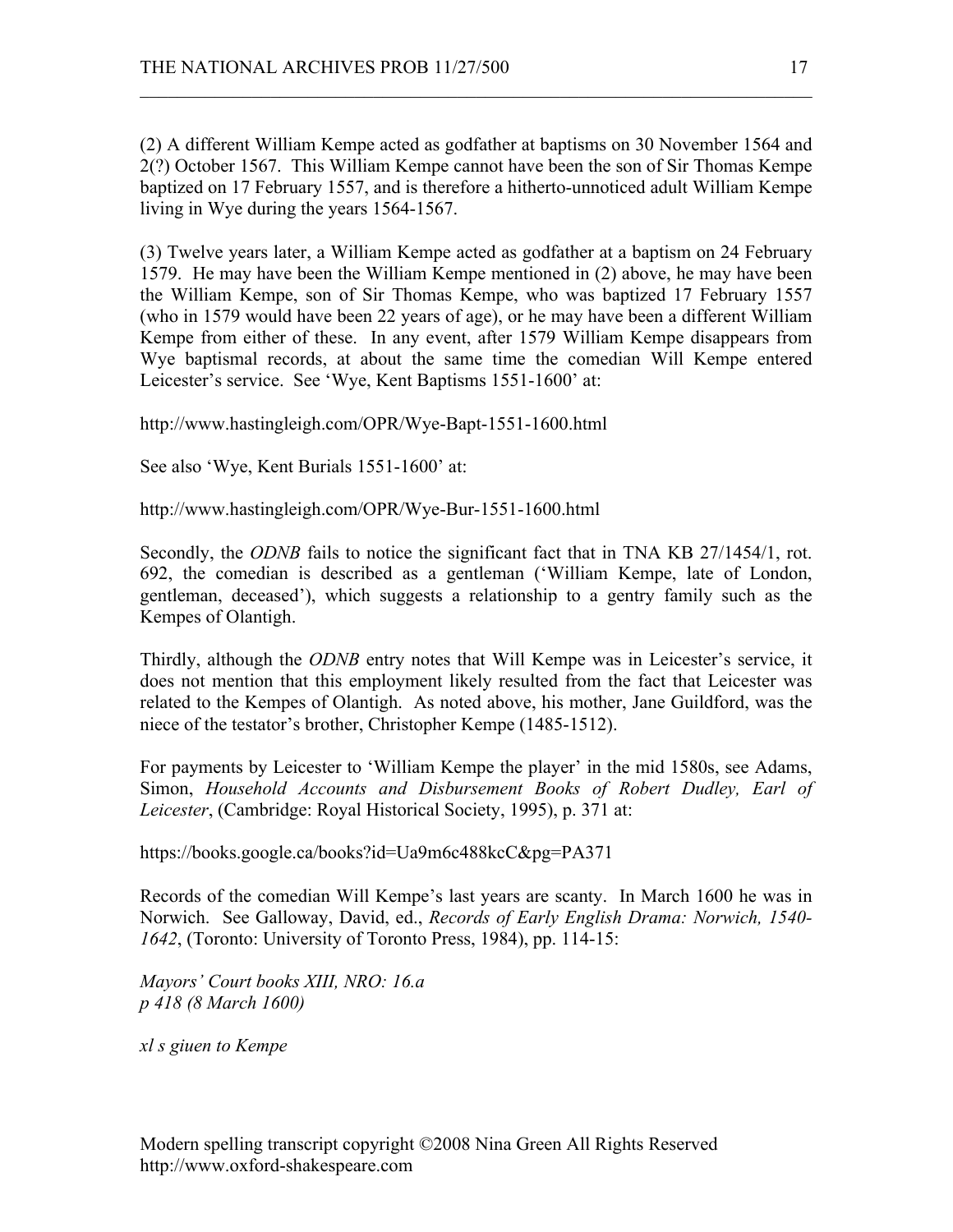*It ys this day Ordered by Mr Mayor and Courte that xl s be giuen to (blank) Kempe the Lord Chamberleyne his seruante*

 $\mathcal{L}_\text{max}$  , and the contribution of the contribution of the contribution of the contribution of the contribution of the contribution of the contribution of the contribution of the contribution of the contribution of t

In 1601 he was in Rome. The testator's grandson, Sir Anthony Shirley (1565-1636?), was, like Will Kempe, with Leicester in the Low Countries, and, as noted in the *ODNB* entry, Sir Anthony Shirley (1565–1636?) and Will Kempe are said to have met in Rome, a circumstance which strongly suggests a family relationship, as does the later dramatization of the meeting. From the *ODNB*:

*Kemp, William (fl. 1585–1602), actor, was the most important stage clown working in the late Elizabethan period. . . . During the ensuing year [=1601] Kemp made his way into Germany and Italy, eventually arriving at Rome, where he met the English traveller Sir Anthony Shirley, an encounter dramatized after his death in Day, Rowley, and Wilkins's play about the Shirley family, The Travailes of the Three English Brothers (1607).*

The last definite notice of the comedian, Will Kempe, is on 22 August 1602. See Greg, Walter W., ed., *Henslowe's Diary*, Part I, (London: A.H. Bullen, 1904), p. 179 at:

https://archive.org/details/cu31924026121305/page/n233

*Lent vnto wm kempe the 22 of aguste 1602 to bye buckram to macke a payer of gyent{es} hosse the some of vs*

RM: Tes{tamen}t{u}m Will{el}mi Kemp militis

[f. 228r] In the name of God, Amen. The  $28<sup>th</sup>$  day of November in the  $30<sup>th</sup>$  year of the reign of our Sovereign Lord King Henry th' Eight, I, William Kempe, knight, of whole mind, declare my will in manner and form following:

First, I bequeath my soul to Almighty God, my body to be buried in Our Lady chancel in the church of Wye among my parents;

Item, I will to the high altar there for my tithes negligently forgotten, 20s;

Item, to the reparations of the church of Wye, five pounds;

Item, I give and bequeath to Cicely, my daughter, three hundred marks to her marriage;

Item, I bequeath to the marriage of Faith, my daughter, three hundred marks;

Item, I give and bequeath to the marriage of Mary, my daughter, three hundred marks;

Item, if Margaret, my daughter, be put out of the house where she is now nun, and then she be disposed to marry, I give and bequeath to her marriage three hundred marks, and if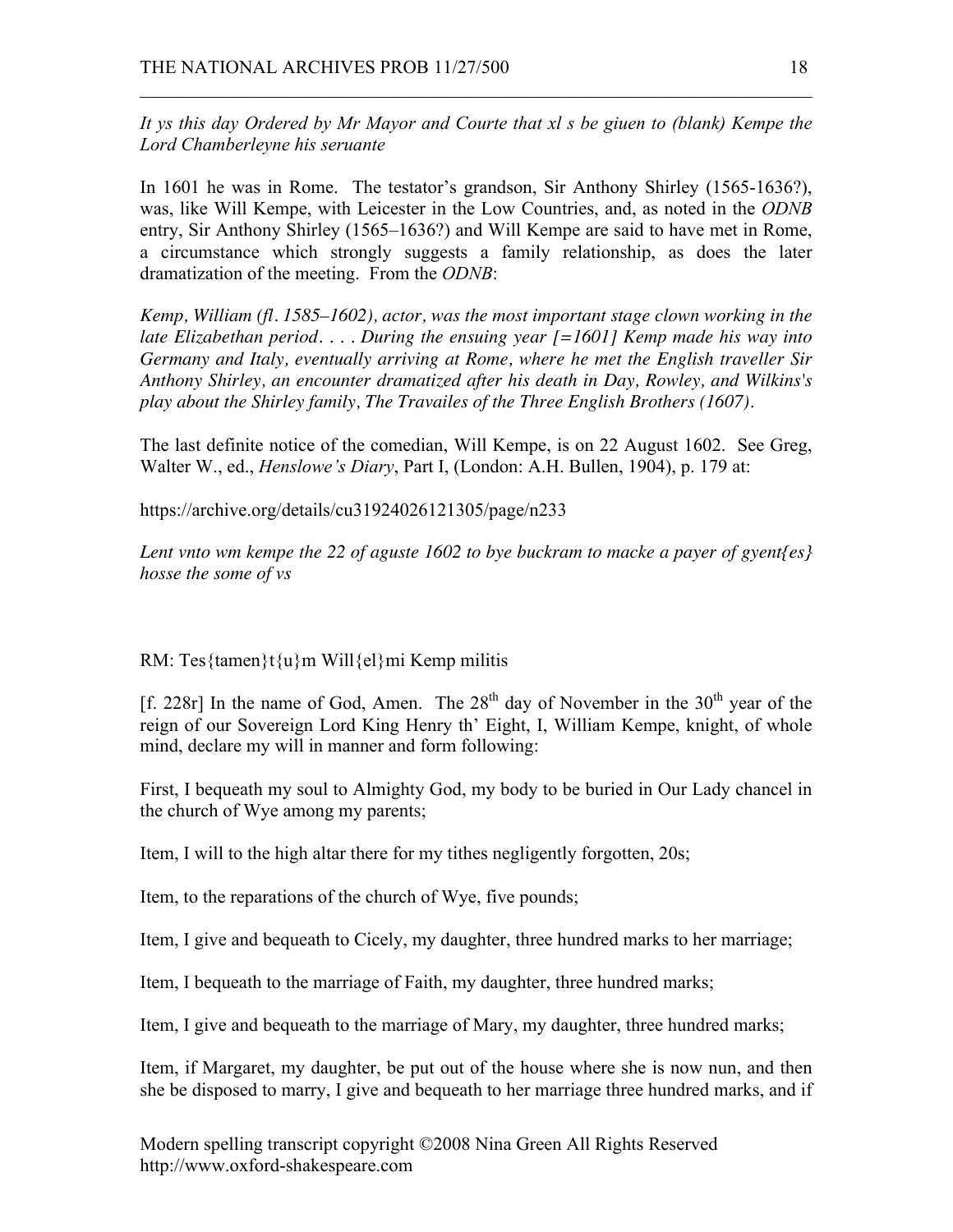she be not disposed to marry, then I will Thomas, my son, have the said three hundred marks, and to pay her yearly during her natural life five marks with meat and drink, or ten marks and no meat and drink;

 $\mathcal{L}_\text{max}$  , and the contribution of the contribution of the contribution of the contribution of the contribution of the contribution of the contribution of the contribution of the contribution of the contribution of t

Item, whereas I have of the demise and grant of Reynold Scott, esquire, and John Tuke, gentleman, for term of twenty years a messuage called Olantigh with all the lands thereto belonging, and divers other manors, lands and tenements comprised in a deed indented made by the said Reynold and John unto me, I will that Dame Eleanor, my wife, have the said messuage with all the lands and tenements comprised in the said deed indented for term of twelve years so that she may receive the said twelve hundred marks before bequeathed to the marriage of my daughters aforesaid;

And after the twelve years I will that the said Dame Eleanor have the said messuage with all the said lands and tenements thereto belonging to the full term of twenty years if she so long live, and to pay yearly during the said term to every one of my six younger sons forty shillings, and the residue of the said manors, lands and tenements comprised in the said deed I will that Thomas, my son, have, paying to every one of his brothers 40s;

And if my said wife be not disposed to inhabit and dwell in the said messuage after the said twelve years, then I will that Thomas, my son, have the said messuage with all the lands thereunto belonging, and to pay to every one of his brothers out of the said lands 40s yearly as his mother should have done during the full residue of the said term of twenty years;

Provided always that if it happen my wife to die after the said twelve years and before the said twenty years be expired, then I will that Thomas shall have the said messuage and all the foresaid manors, lands and tenements clearly without paying anything to his brothers;

Furthermore, I will that if my wife be not disposed to dwell and inhabit in the said messuage, and go from thence at any time within the said 12 years, then I will that Thomas, my son, have the said messuage and lands thereto belonging, paying yearly during the said term of twelve years the value thereof to his mother for the levying of the said twelve hundred marks;

Furthermore I will that my wife shall receive the profit of the lands that I have during the nonage of Henry Idon [=Iden?], and she to find him conveniently during his nonage for to help to levy the said twelve hundred marks;

Provided always and my very will is that if my foresaid daughters or any of them happen to die before they be married, then I will my said son, Thomas, to have the money to them bequeathed that be departed;

The residue of my goods I will to my well-beloved Dame Eleanor, my wife, whom I ordain to be mine executrix, and to dispose for me and my children as she shall think most convenient.